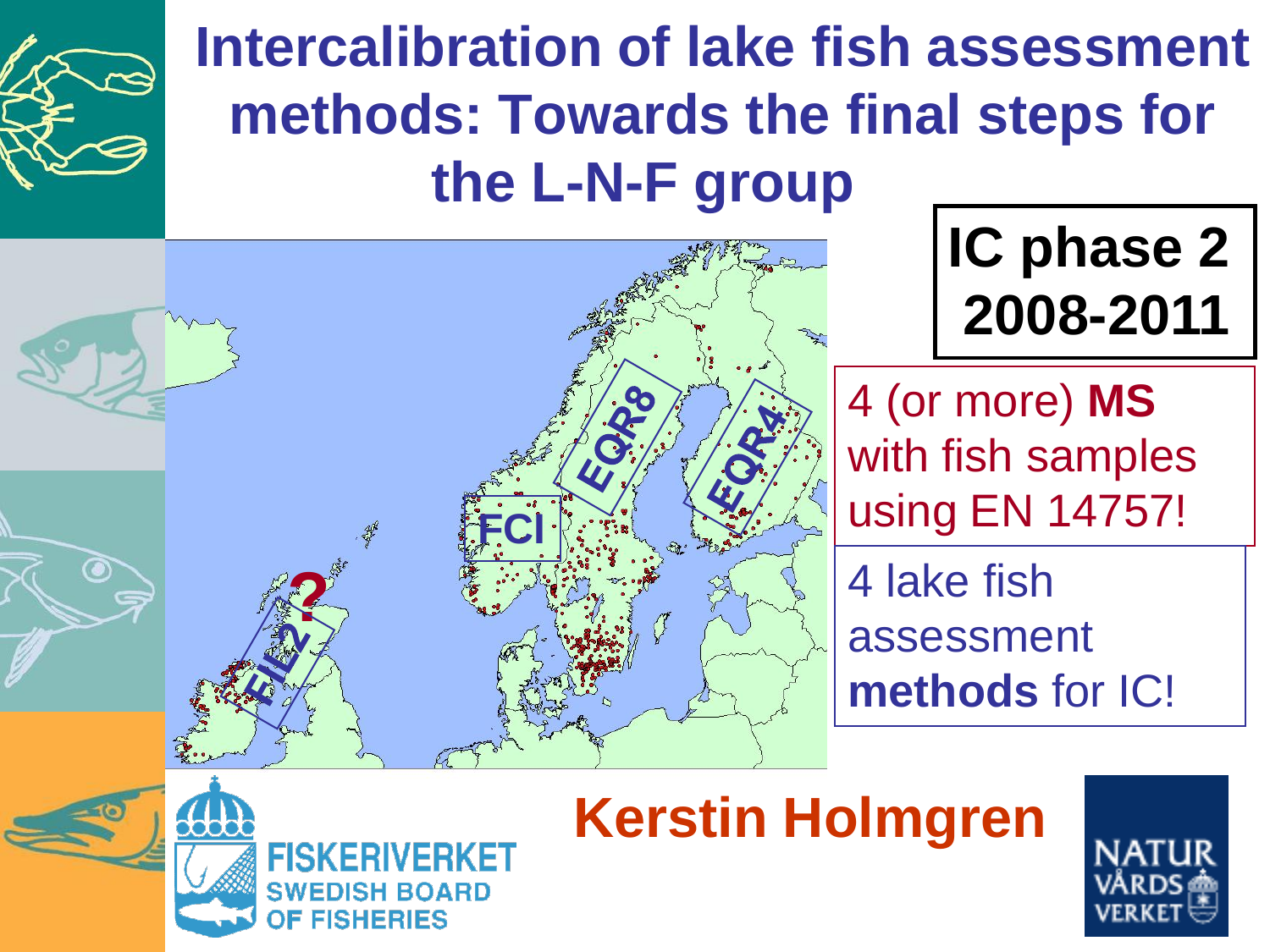# Partners in IC-group L-N-F

- **Sweden:** Kerstin Holmgren (group leader) & Anders Kinnerbäck
- **Finland:** Martti Rask & Mikko Olin
- **Norway:** Trygve Hesthagen & Randi Saksgård
- **Ireland:** Fiona Kelly & Linda Connor
- **UK (passive partners):** Willie Duncan/Scotland & Robert Rosell/Northern Ireland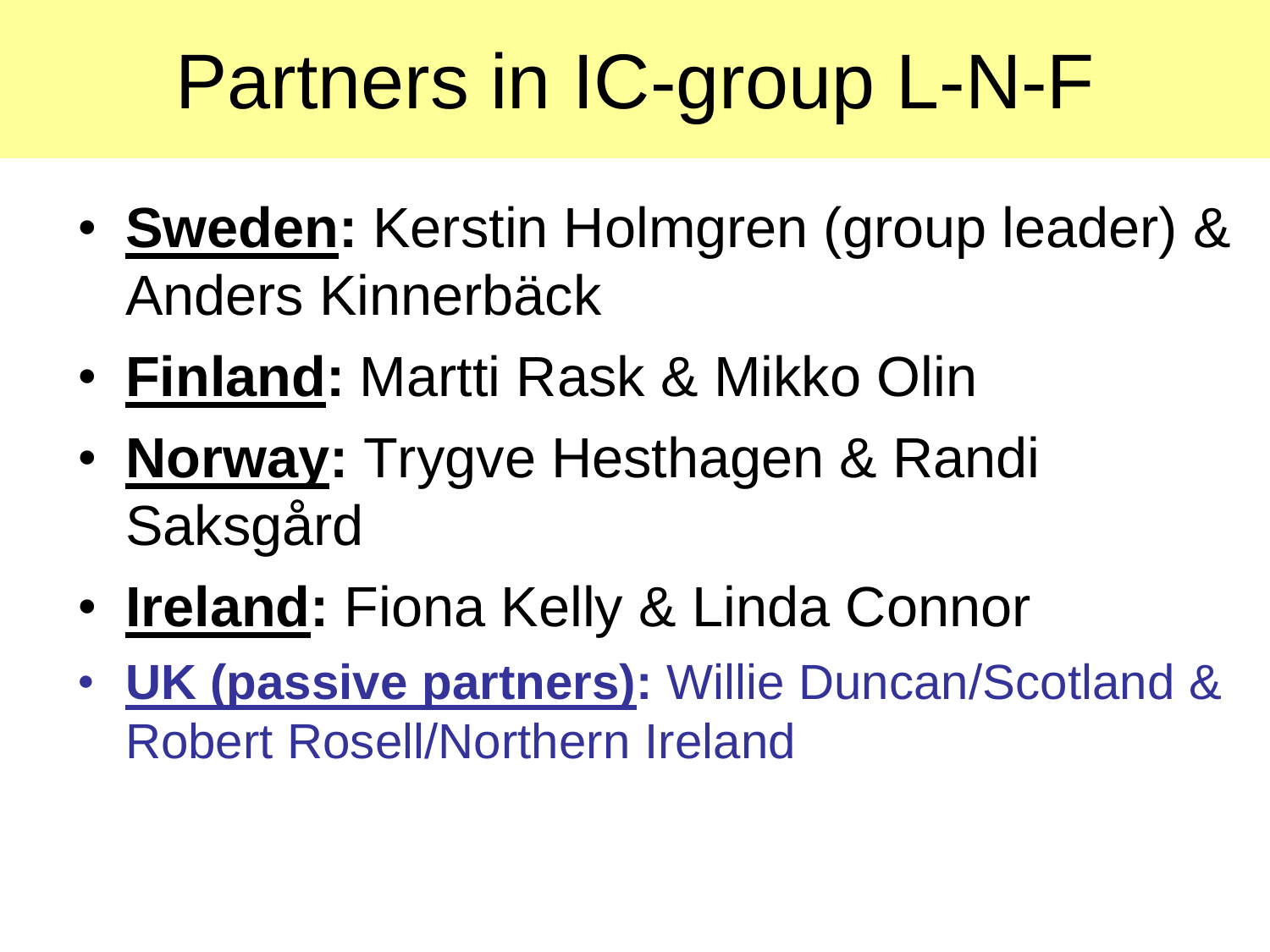# **Outline**

- Background for the final steps
- Preliminary benchmarking and comparability calculations 2010 (two methods)
- Common dataset 2011
- Very preliminary recent results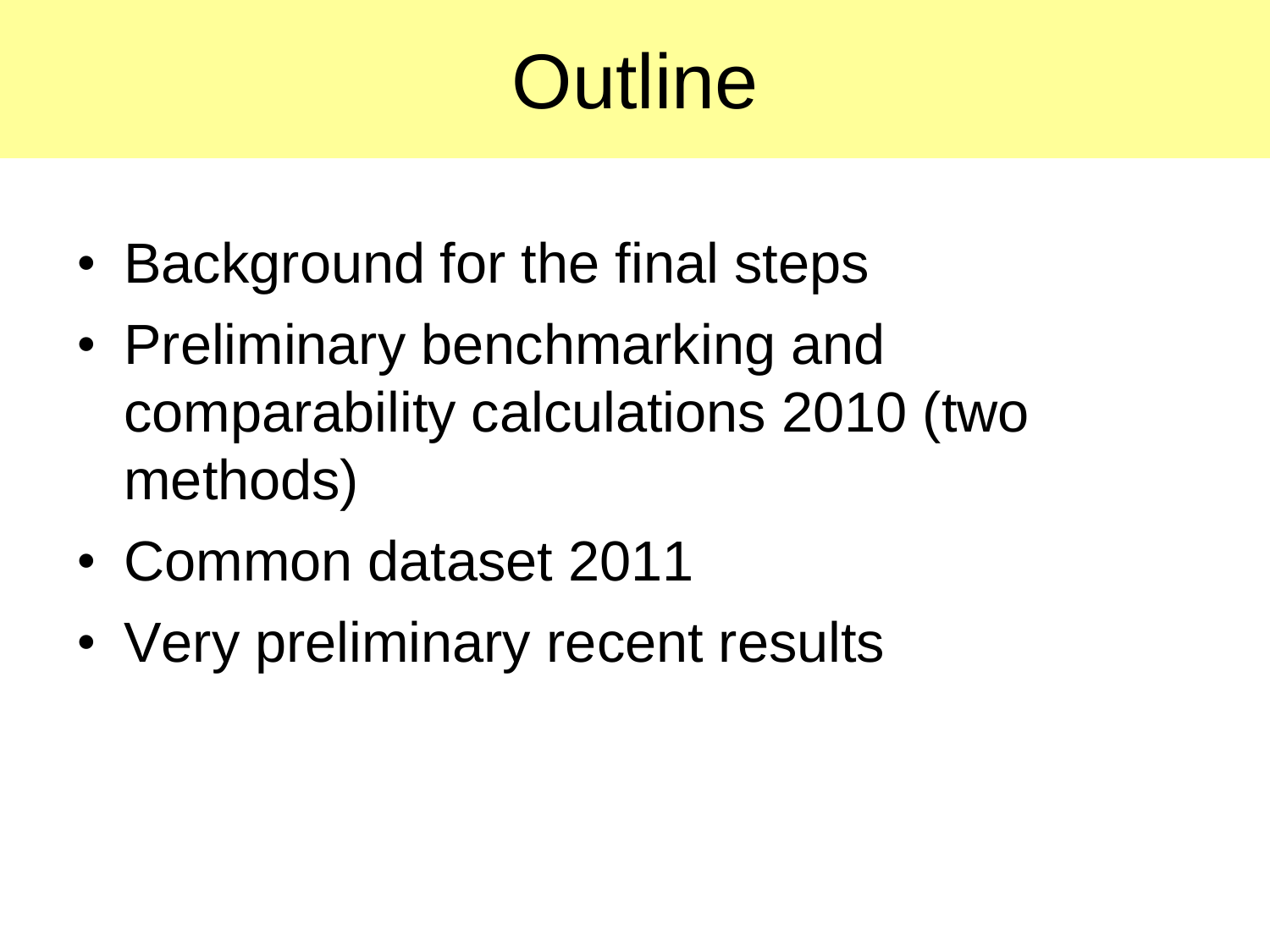

### IC process according to Guidance Document No.14

#### **Methods descriptions:**

- Preconditions (WFD compliance)
- IC feasibility check 1

#### **Data basis for IC analysis**

- IC option and common metrics
- IC feasibility check 2

#### **Benchmarking**

- Abiotic reference criteria
- IC type-specific reference/biological benchmark communities

#### **Boundary comparison/checking**

IC type-specific biological communities at the good-moderate boundary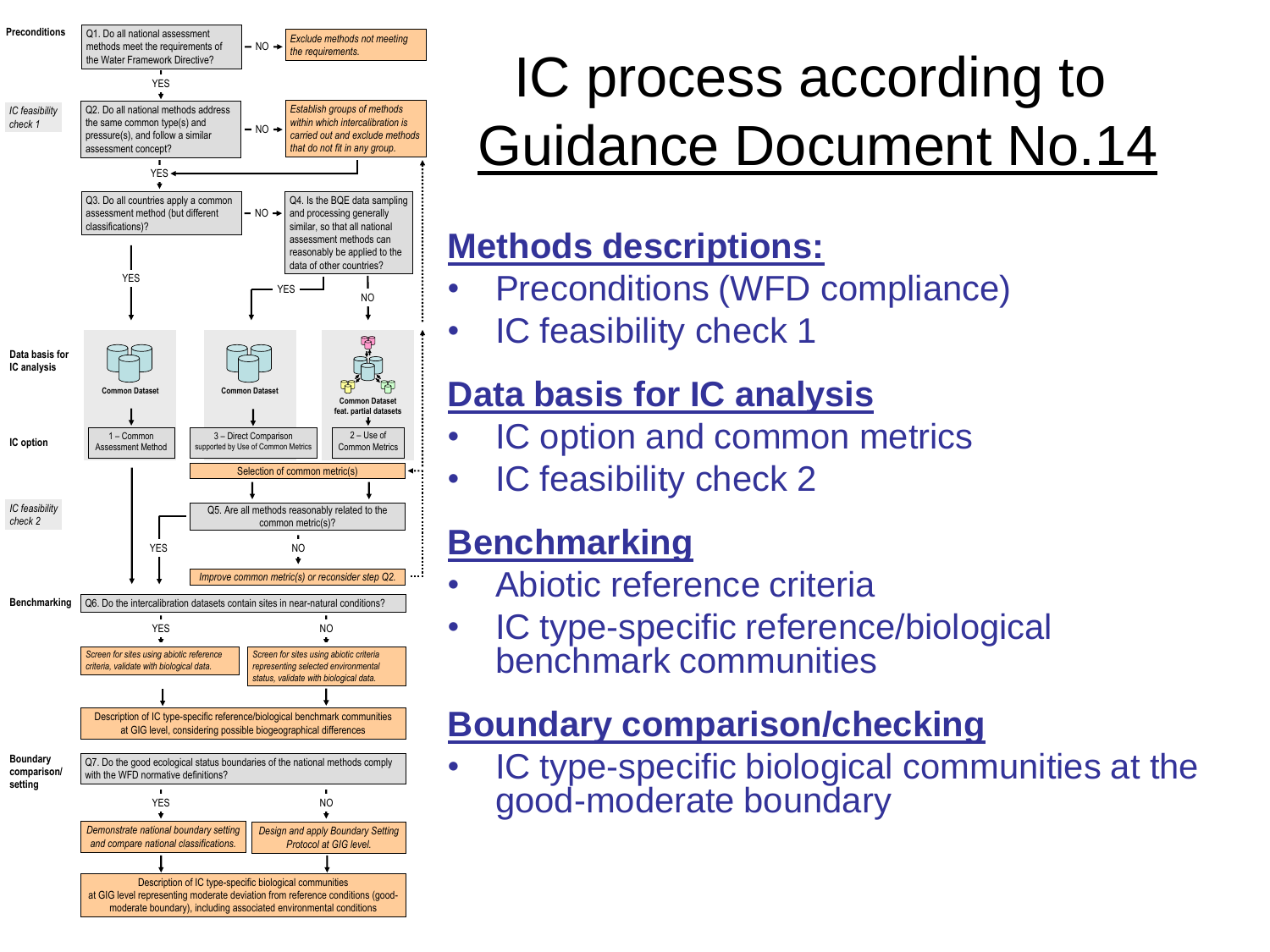## Questions in the IC guidance

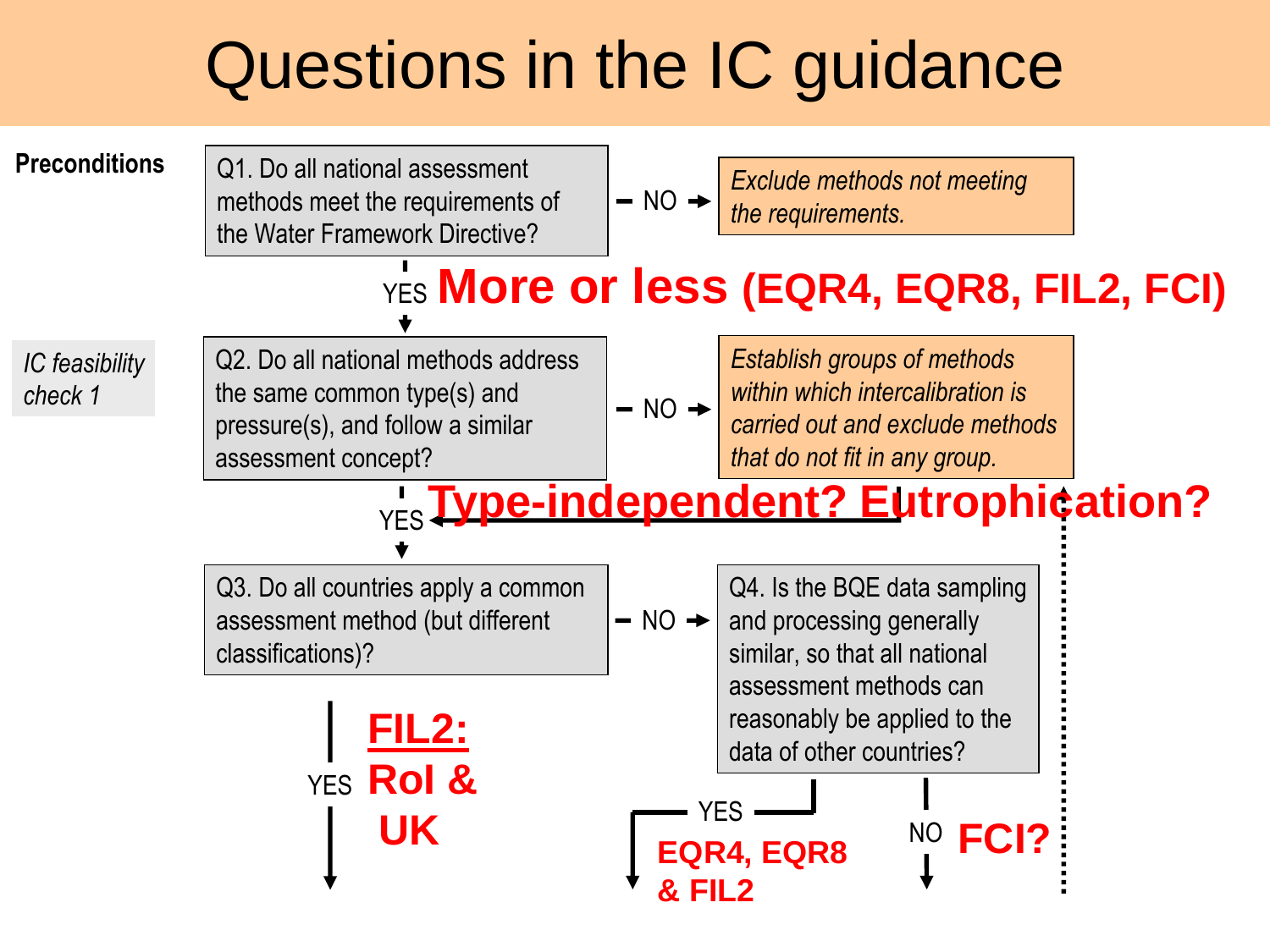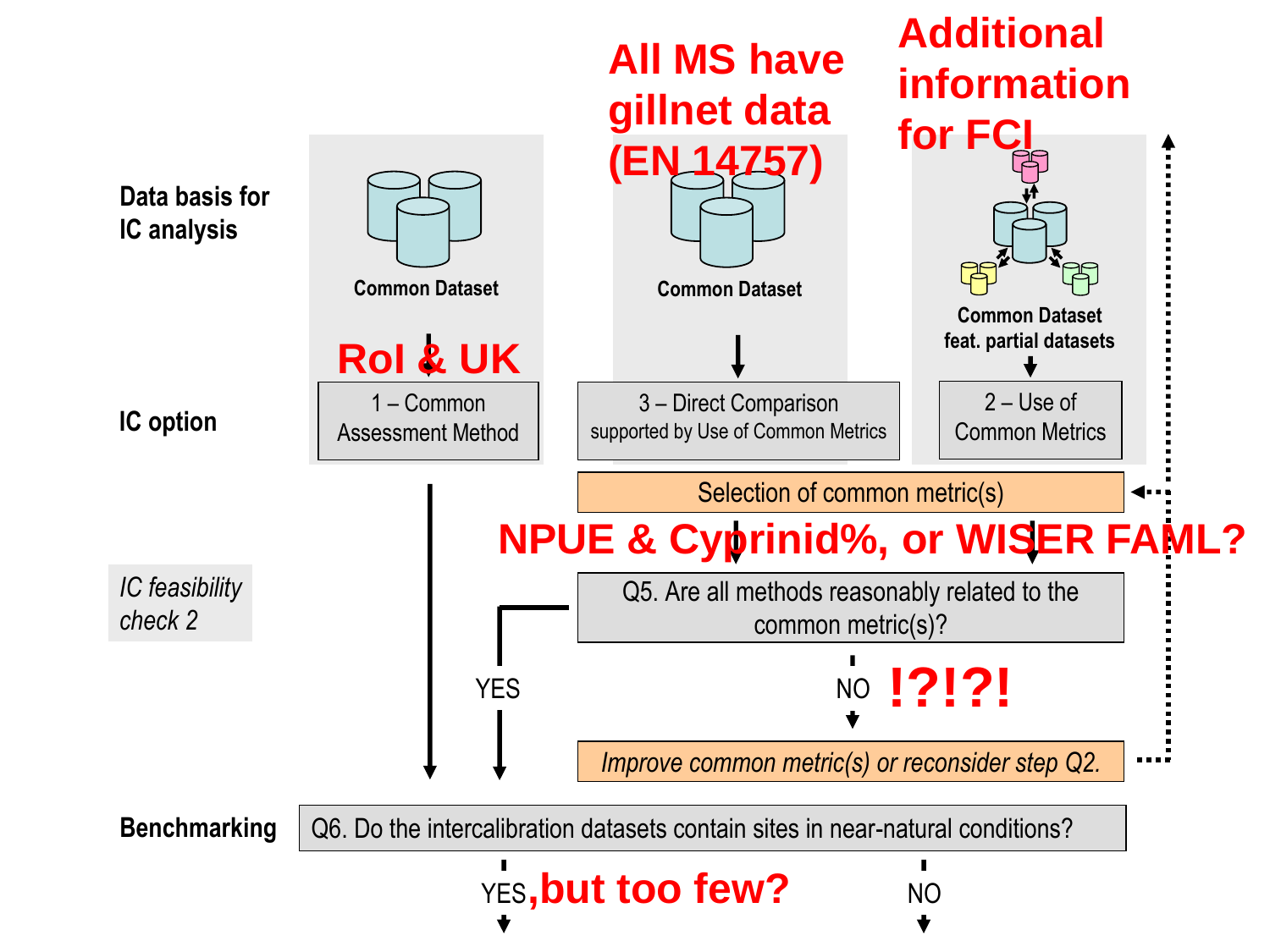

### **Fish communities at benchmark sites, and at moderate ecological status, must be described for each common IC type!**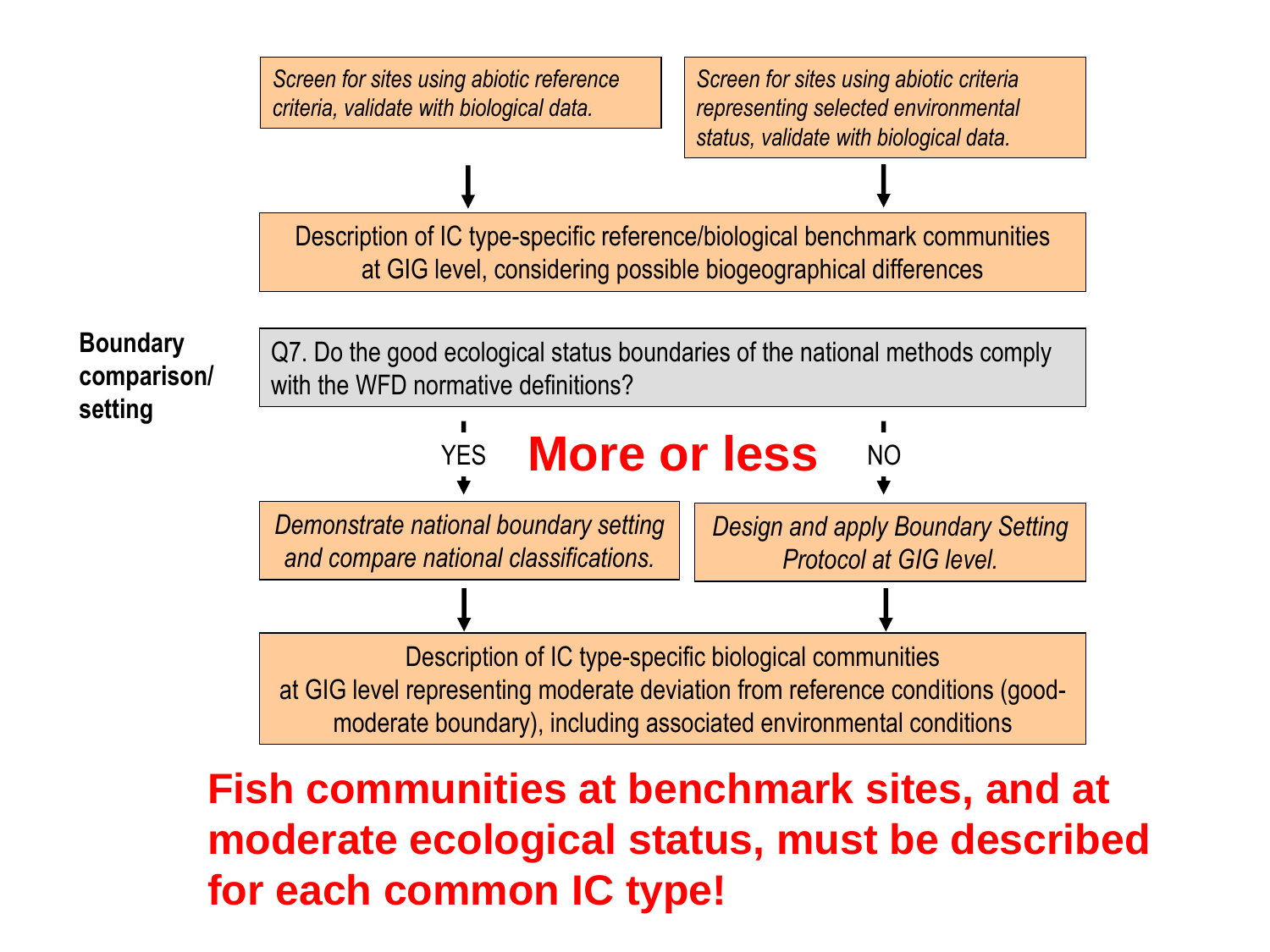# Finnish lake types

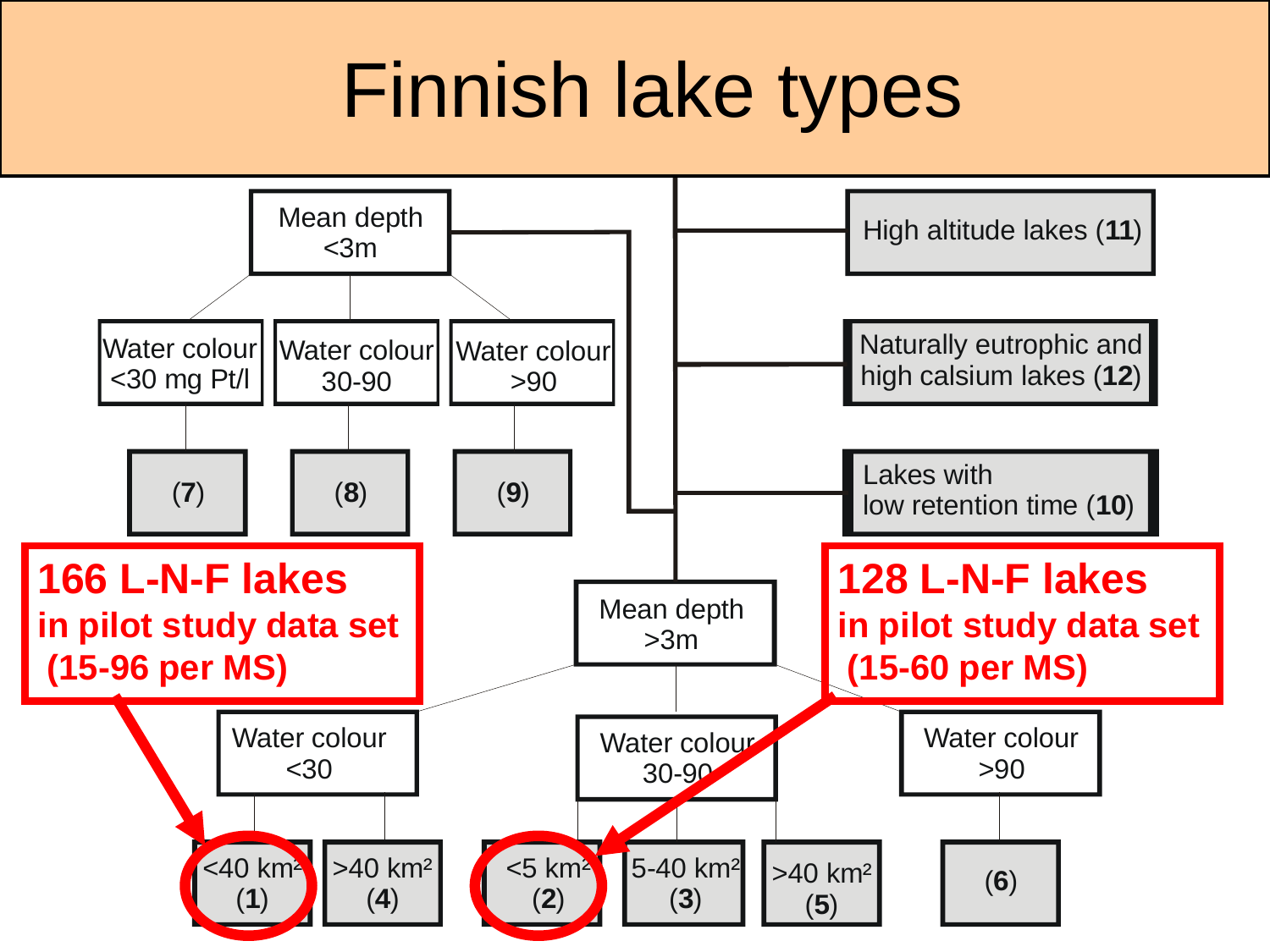### Variation in pressures (pH and Total P):



#### **In tests of metric or index response to Total-P: Exclude acidic and limed lakes!**

"limed" if "bio &/or chemical manipulation" = Y and  $pH < 7.5$  and/or Total-P  $<$  20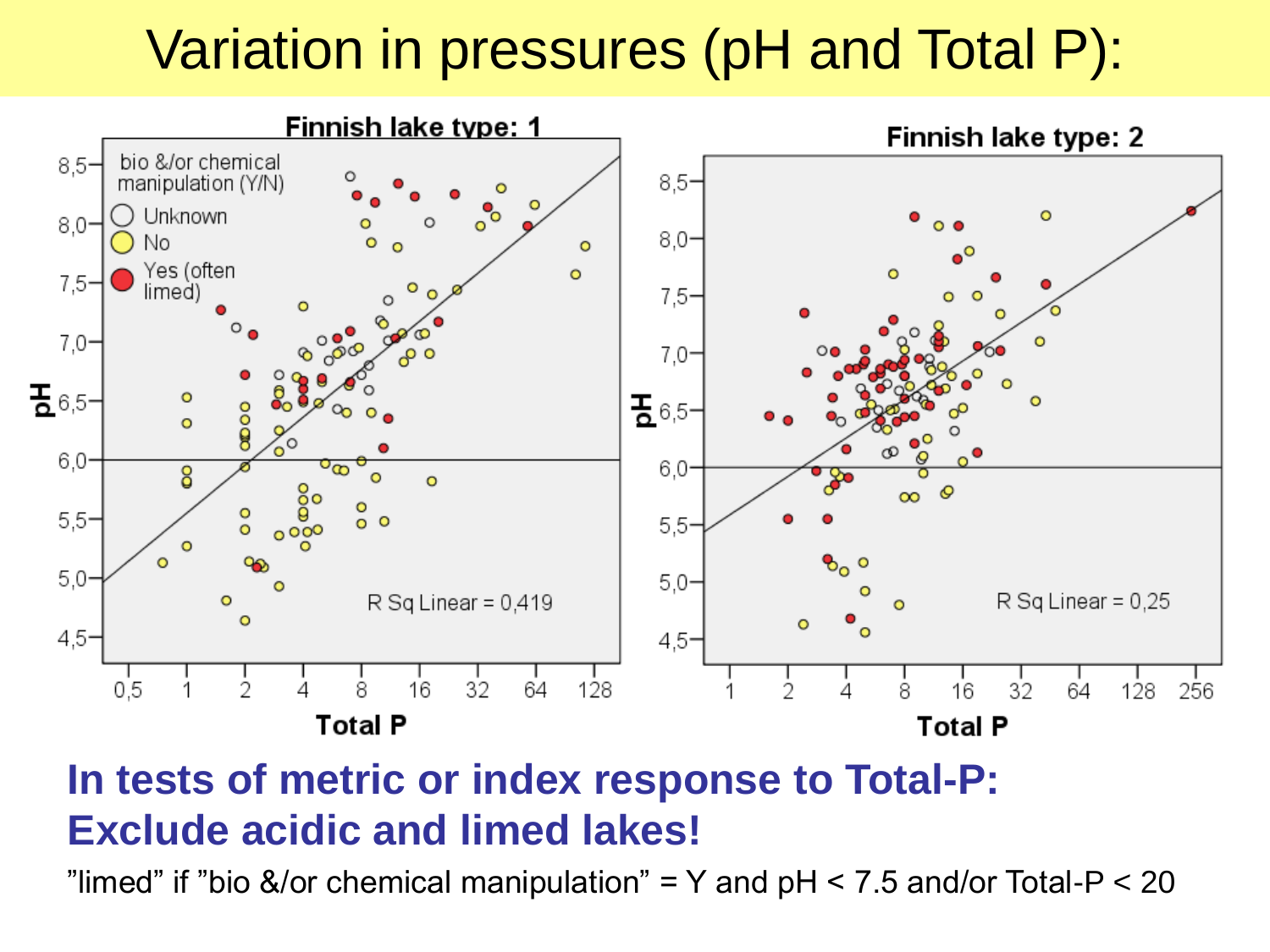### "Common metric" response to **Total P,**  within Finnish lake type 1

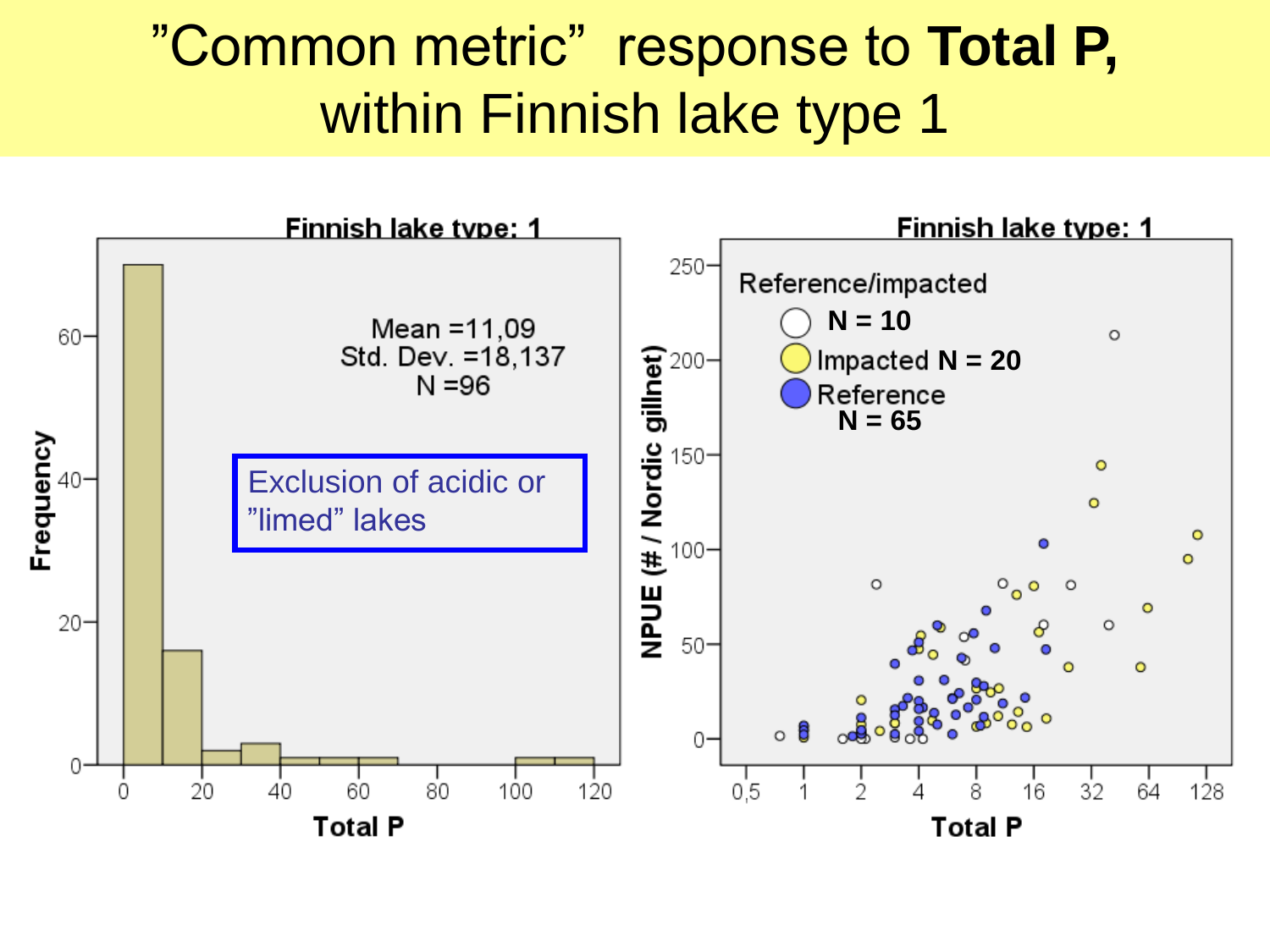### "Common metric" response to **Total P,**  within Finnish lake type 1

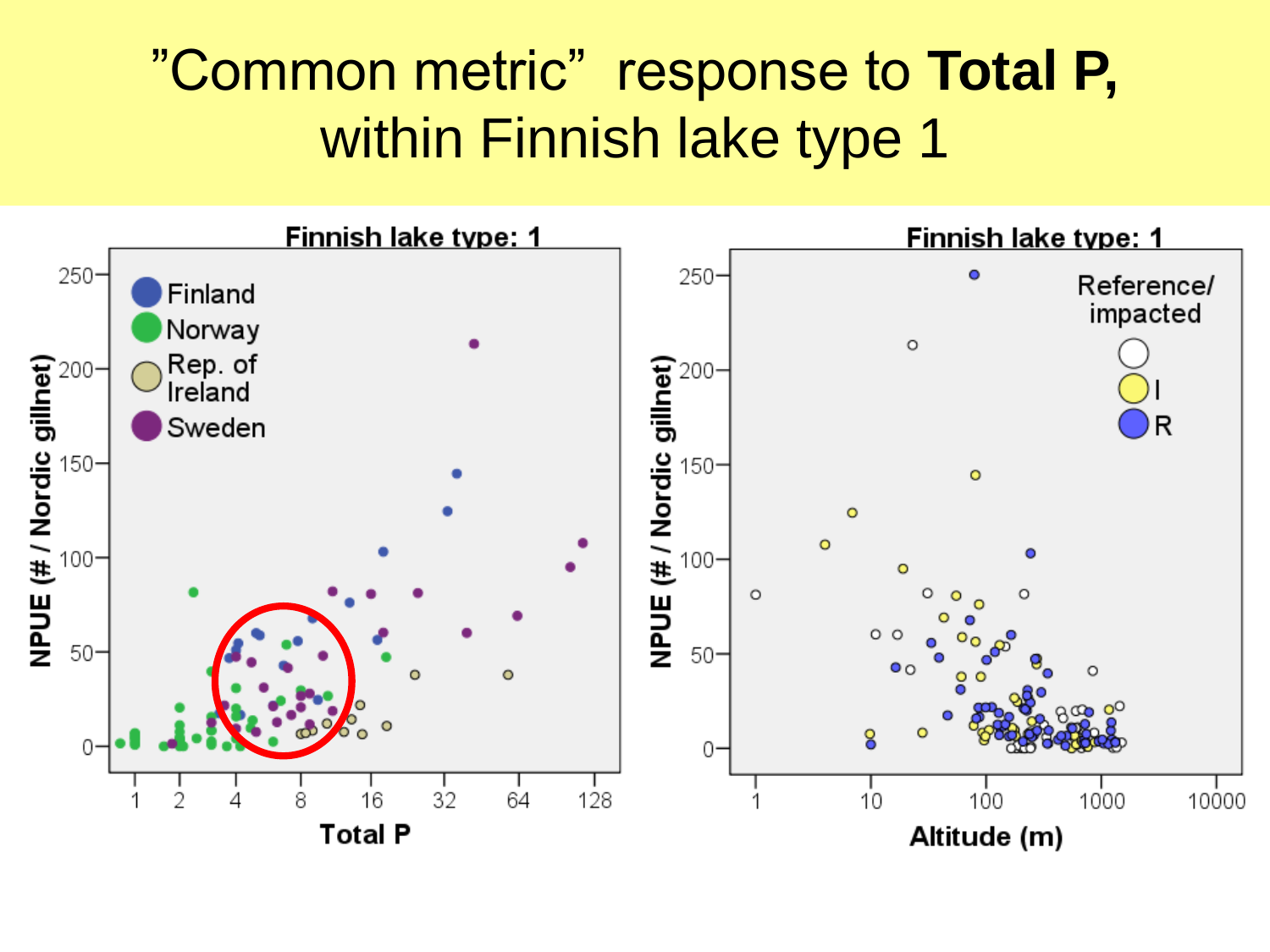## **Lake fish cross-GIG reference criteria:**

- at least 81% natural or semi-natural land in the catchment,
- not more than 10 inhabitants / km2 catchment,
- annual mean of not more than 12 μg Total P/ L,
- annual mean pH between 6-9,
- no upstream barriers,
- no lack of connectivity,
- no significant water level fluctuation,
- 0-10% shoreline (bank) modified,
- no urban/industrial discharge,
- no stocking,
- no biological &/or chemical manipulation (e.g. liming to counteract acidification),
- low exploitation of fish population by fishing

#### **Cemagref applied the cross-GIG criteria to the L-N-F lakes**,

although missing data occur, especially for many Swedish lakes!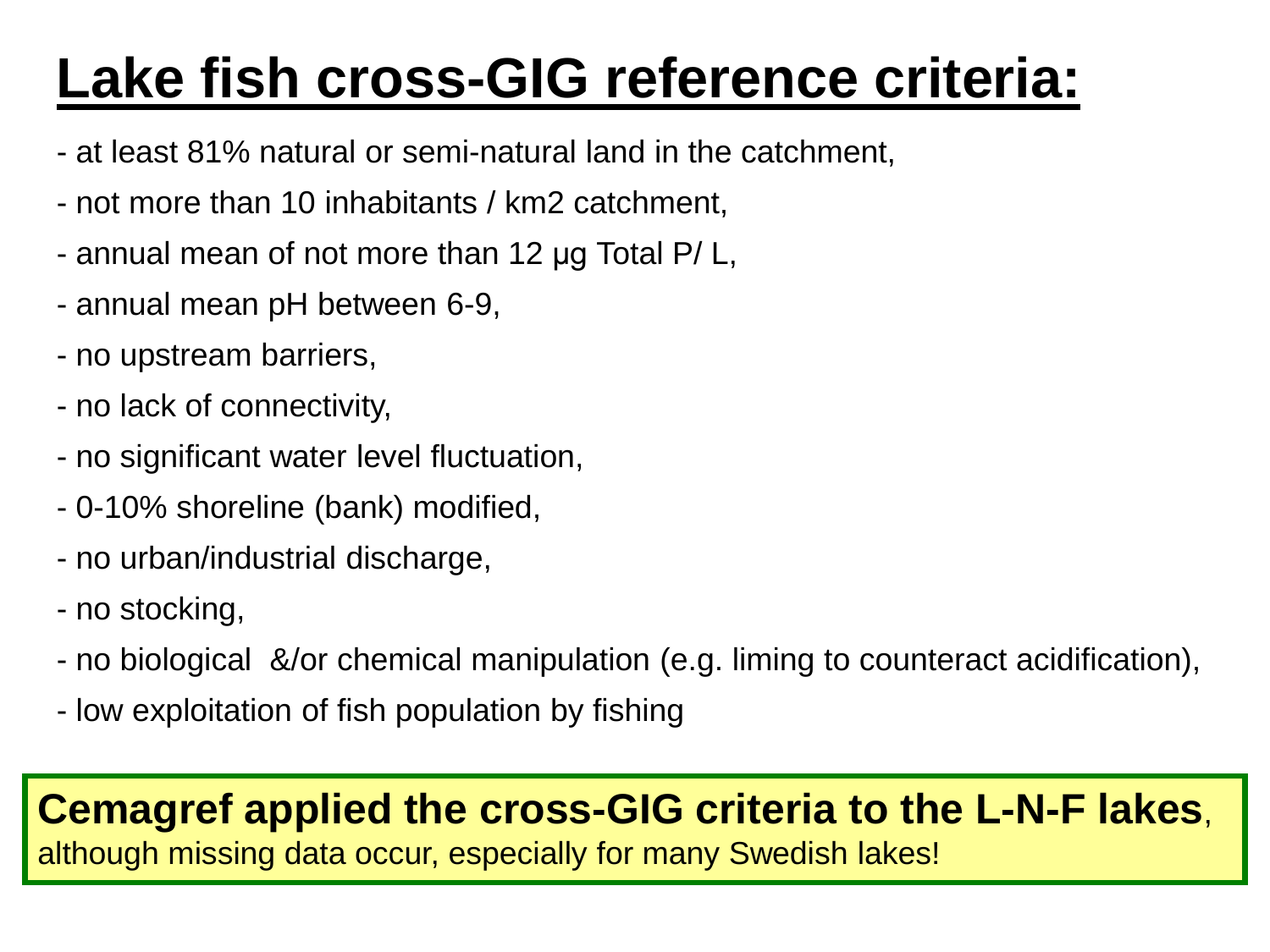# Swedish and Finnish fish methods

## **Swedish EQR8 Finnish EQR4**

- **1) # of native species**
- **2) Simpson's D (abundance)**
- **3) Simpson's D (biomass)**
- **4) Relative biomass**
- **5) Relative abundance**
- **6) Mean mass**
- **7) "Piscivorous percids (% of biomass)**
- **8) Perch / Cyprinids (biomass ratio)**

## **+/- for all Swedish metrics**

**1) Biomass +/- 2) # of individuals +/- 3) Proportion of + Cyprinids 4) Indicator species -**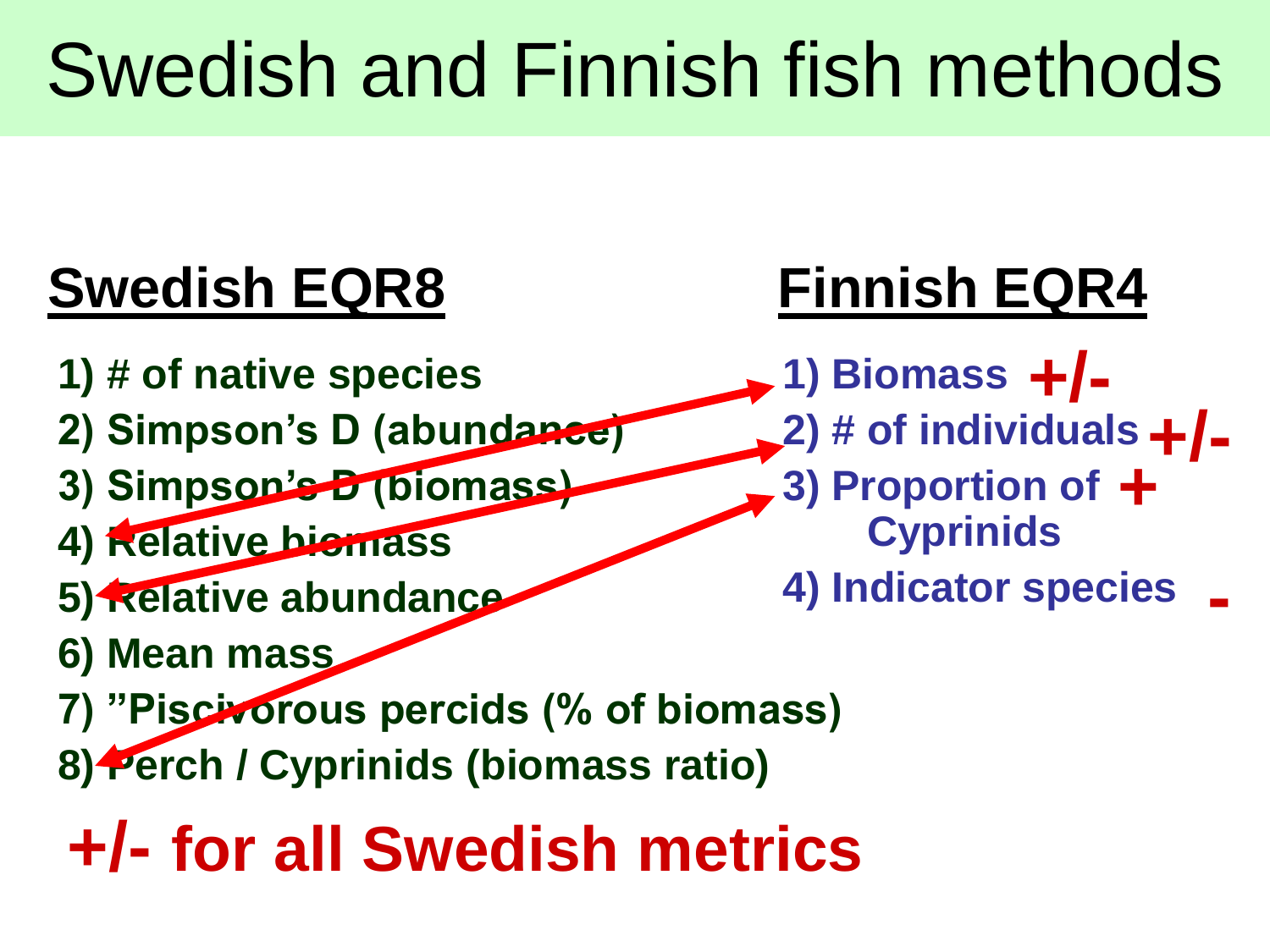# Standardised EQRs at benchmark sites



Standardised EQR values of both methods still differ between "subtypes"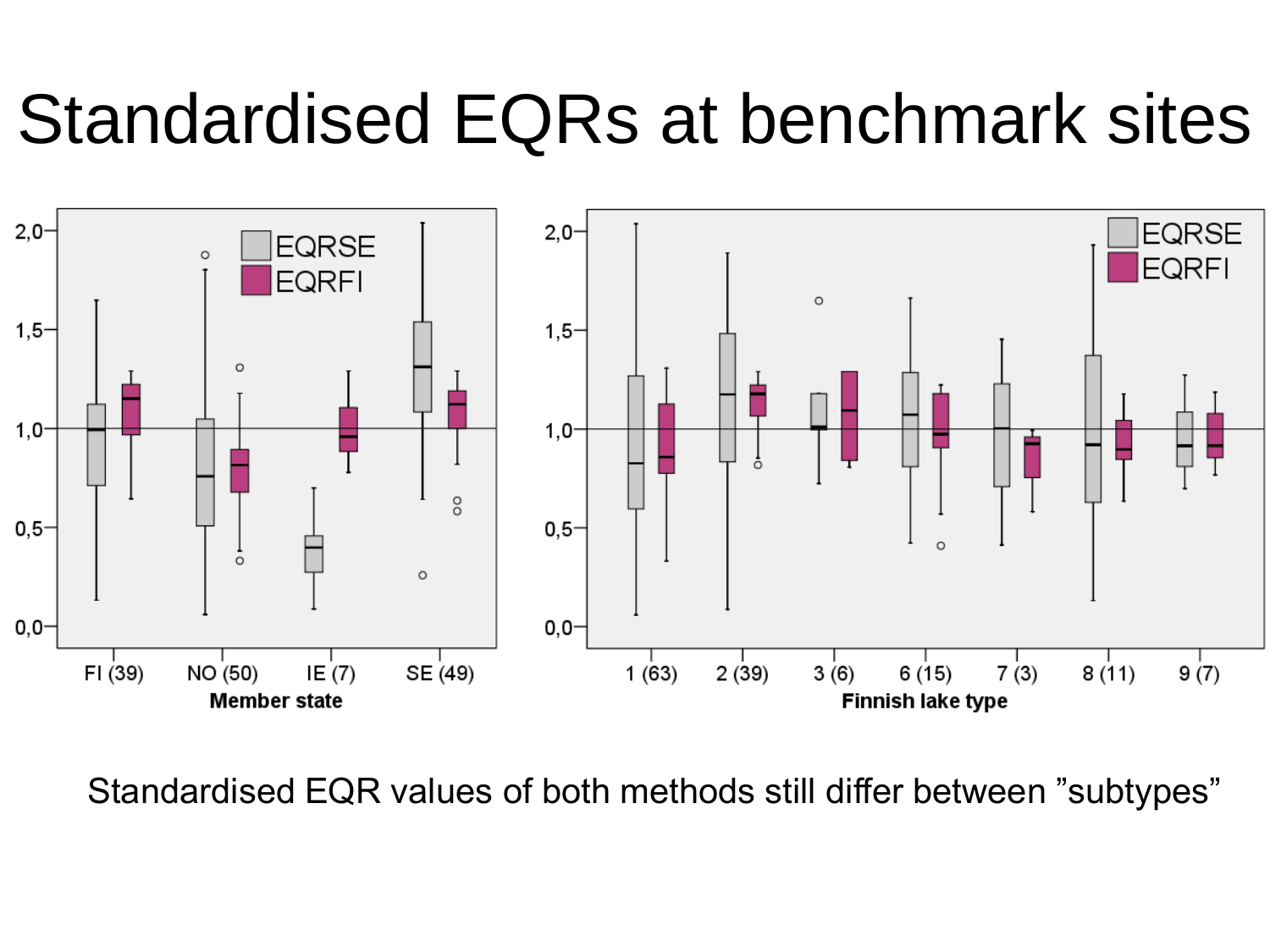# Standardised EQRs at benchmark sites



Better agreement between methods and member states after reduction of some of the biogeographic differences!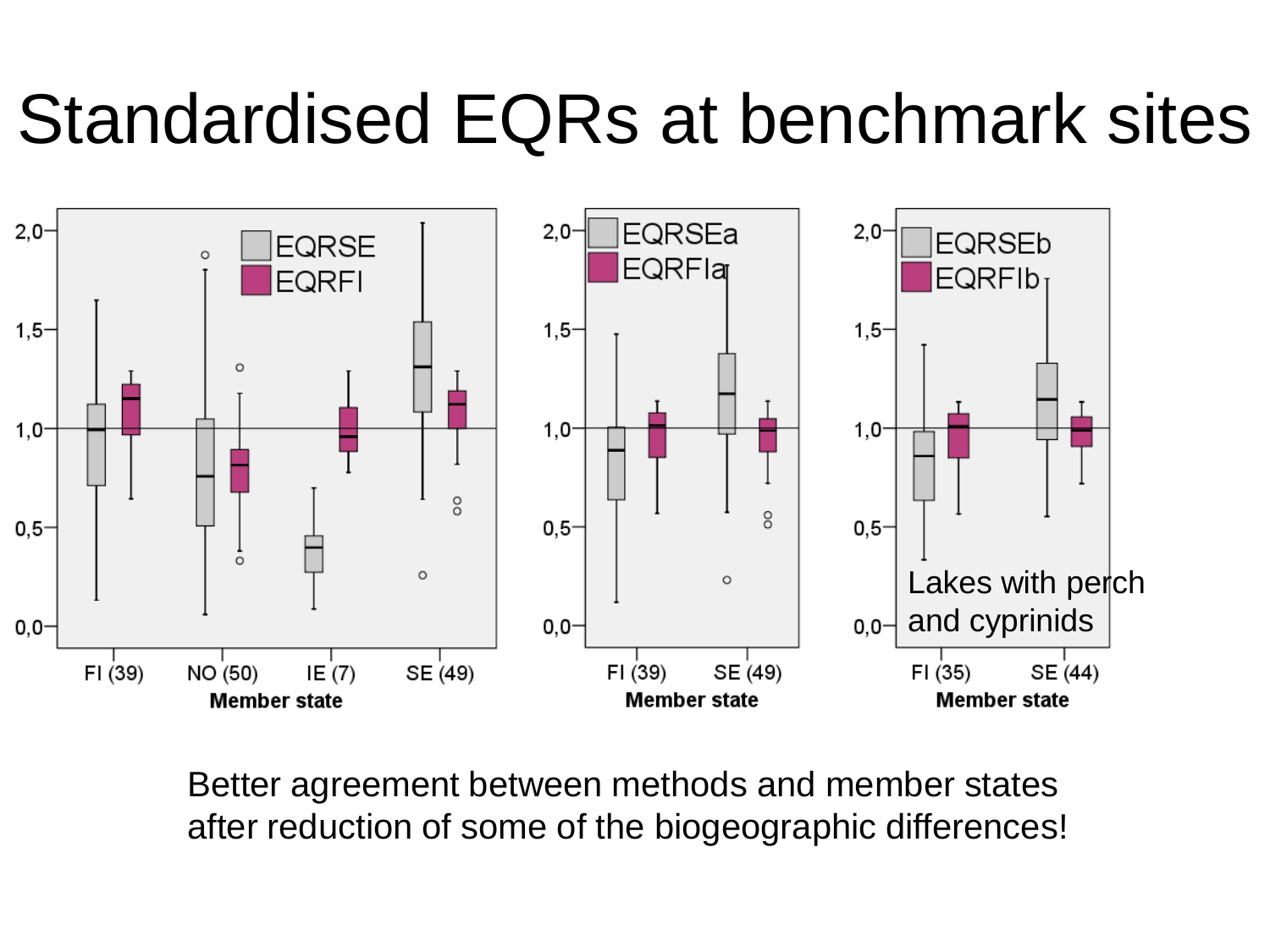## Correlation between Finnish EQR4 and Swedish EQR8 (data from pilot study 2008-2009)

|                         |     | All MS   |          | FI & SE |          |         |     | limed lakes | All MS, excluding acid and | FI & SE, excluding acid<br>and limed lakes |          |          |
|-------------------------|-----|----------|----------|---------|----------|---------|-----|-------------|----------------------------|--------------------------------------------|----------|----------|
| Finnish<br>lake<br>type | N   | P's r    | S's rho  | N       | P's r    | S's rho | N   | P's r       | S's rho                    | N                                          | P's r    | S's rho  |
|                         | 165 | 0,318    | 0,306    | 55      | 0,161    | 0,204   | 145 | 0,330       | 0,323                      | 44                                         | 0,169    | 0,217    |
| 2                       | 128 | 0,456    | 0,498    | 75      | 0,278    | 0,211   | 74  | 0,415       | 0,428                      | 43                                         | 0,132    | 0,136    |
| 3                       | 27  | 0,586    | 0,607    | 22      | 0,516    | 0,476   | 13  | 0,637       | 0,575                      | 13                                         | 0,637    | 0,575    |
| 6                       | 76  | 0,544    | 0,463    | 54      | 0,403    | 0,345   | 43  | 0,553       | 0,426                      | 26                                         | 0,197    | 0,135    |
| $\overline{7}$          | 21  | 0,410    | 0,338    | 14      | 0,694    | 0,572   | 16  | 0,494       | 0,434                      | 12                                         | 0,720    | 0,648    |
| 8                       | 71  | 0,420    | 0,414    | 52      | 0,361    | 0,302   | 42  | 0,340       | 0,351                      | 32                                         | 0,368    | 0,299    |
| 9                       | 81  | 0,476    | 0,458    | 73      | 0,448    | 0,412   | 40  | 0,551       | 0,520                      | 33                                         | 0,504    | 0,396    |
| 12                      | 22  | $-0,309$ | $-0,348$ | 14      | $-0,176$ | $-222$  | 12  | $-0,638$    | $-0,720$                   | $6\overline{6}$                            | $-0,866$ | $-0,657$ |
| All                     | 639 | 0,421    | 0,409    | 364     | 0,387    | 0,344   | 391 | 0,401       | 0,382                      | 238                                        | 0,358    | 0,291    |

### IC is **feasible** if r or rho >= 0.5!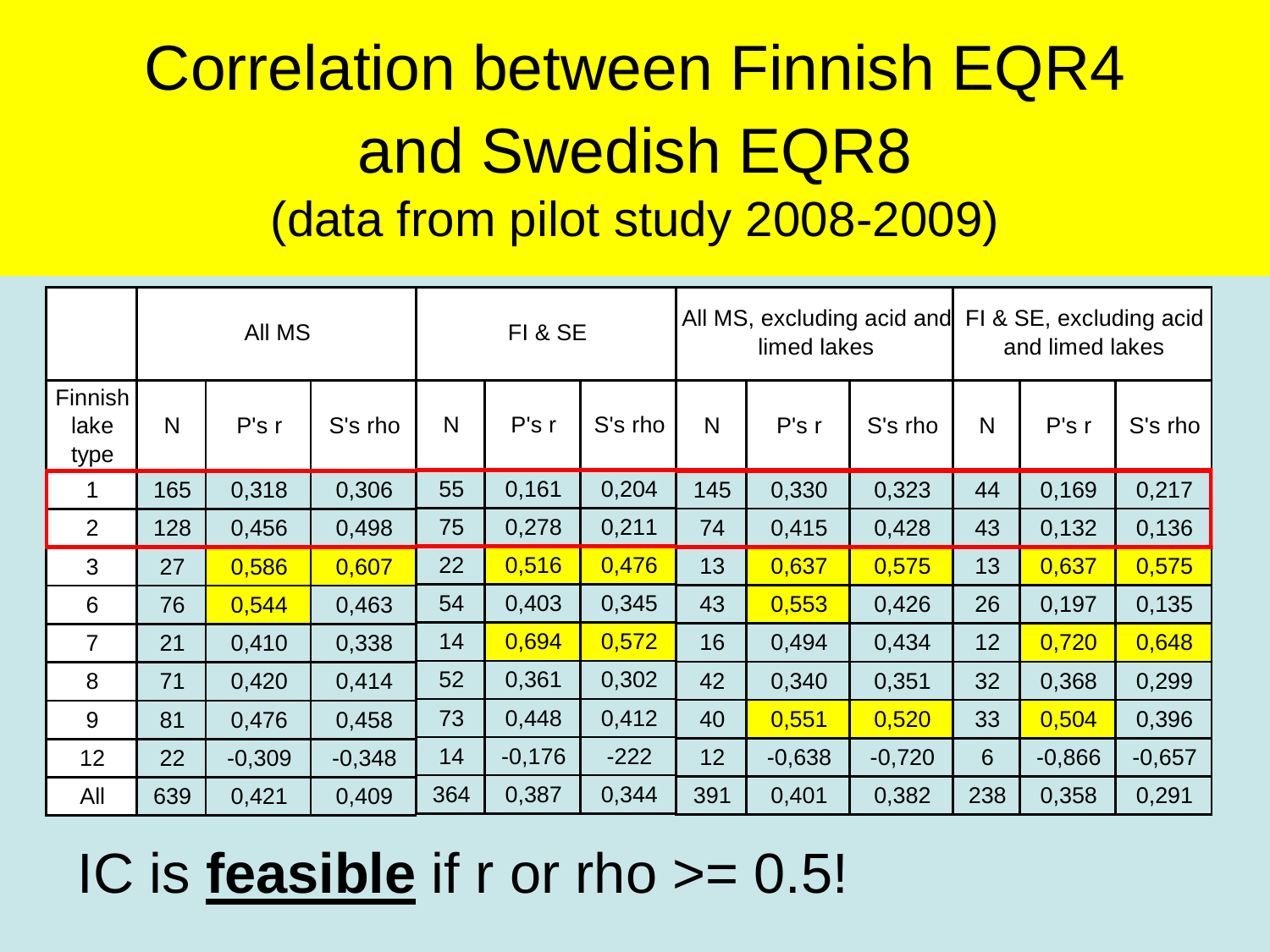### Average absolute class difference (EQR4-EQR8)

#### absclassdiff

|         |                | Finland |                | Norway |                | Rep. of Ireland |                | Sweden |       |  |
|---------|----------------|---------|----------------|--------|----------------|-----------------|----------------|--------|-------|--|
|         |                | Mean    | Count          | Mean   | Count          | Mean            | Count          | Mean   | Count |  |
| Finnish |                | 1,24    | 17             | 1,29   | 91             | 2,09            | 11             | ,93    | 27    |  |
| lake    | $\overline{2}$ | 1,47    | 15             | ,94    | 16             | 2,60            | 15             | 1,11   | 28    |  |
| type    | 3              | 1,18    | 11             | ٠      | 0              |                 | 0              | 1,00   | ⌒     |  |
|         | 4              | ,00     |                | ٠      | 0              |                 | $\overline{0}$ | 2,00   |       |  |
|         | 5              | 2,33    | 3              | ٠      | 0              |                 | $\overline{0}$ |        |       |  |
|         | 6              | 1,07    | 15             | ,64    | 14             | 2,33            | 3              | ,91    | 11    |  |
|         |                | 1,50    | $\overline{2}$ | ٠      | $\overline{0}$ | 2,00            | 4              | ,50    | 10    |  |
|         | 8              | 1,13    | 8              | ٠.     | $\overline{0}$ | 1,50            | 10             | ,63    | 24    |  |
|         | 9              | 1,09    | 11             |        | $\overline{0}$ | 1,57            |                | ,86    | 22    |  |
|         | 12             | 1,50    | 4              | ,00    |                | 1,33            | 6              | 2,50   | ⌒     |  |

Pilot study data set after exclusion of acidic and limed lakes!

Mean of average absolute class difference: 1.21 Mean of average difference: 0.97

### **Mean average absolute class difference should be < 1 after harmonisation!**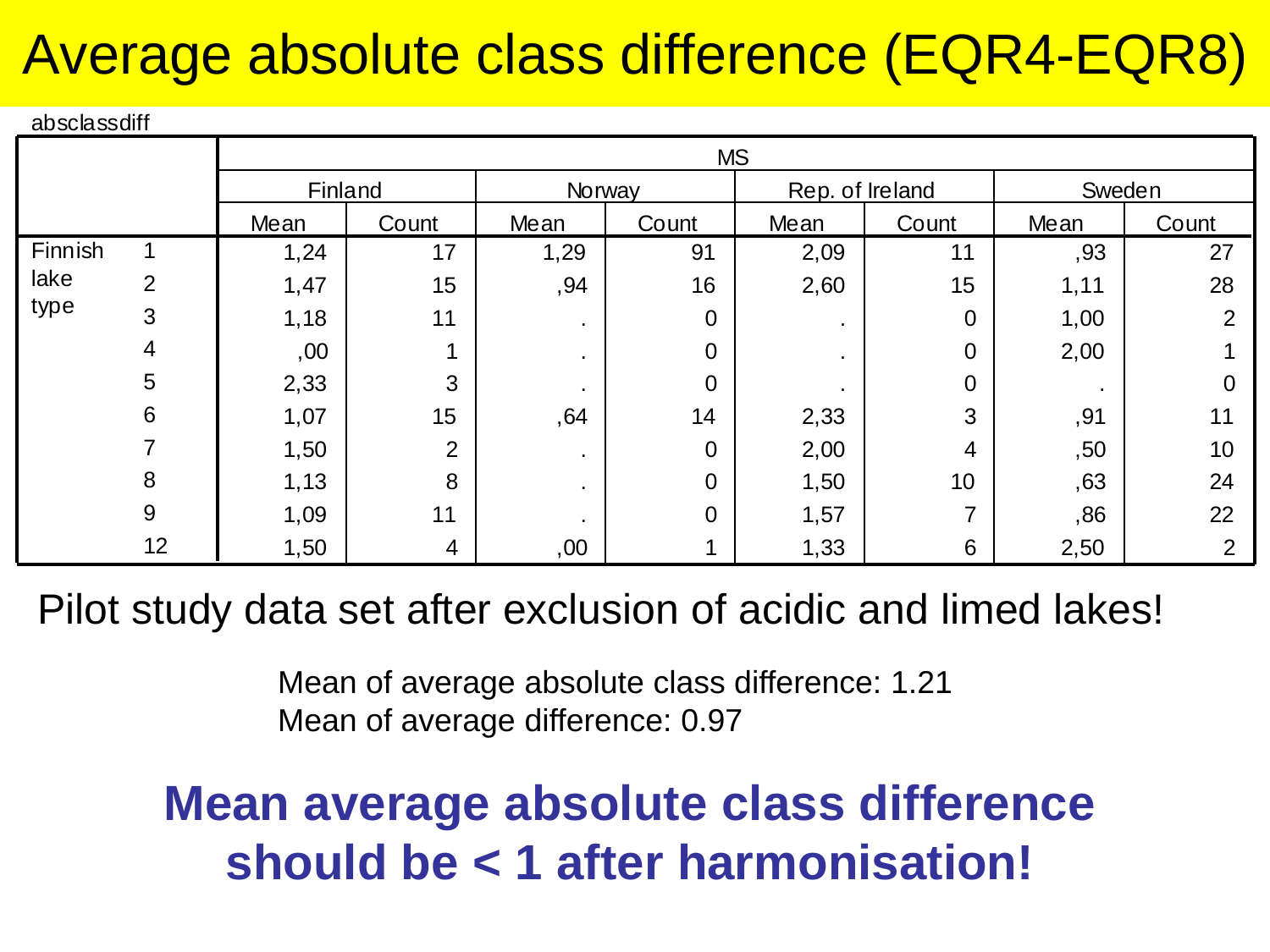# Norwegian FCI

www.nina.no

### Weights used for species richness, reference value, losses and changes

| <b>Species</b><br>abundance<br>category | <b>Reference</b><br>value | <b>Weights for</b><br>reference<br>value | <b>Weights for</b><br>lost stocks | <b>Weights for</b><br>reduced<br><b>stocks</b> |
|-----------------------------------------|---------------------------|------------------------------------------|-----------------------------------|------------------------------------------------|
| Dominant<br>species $(D)$               | 1.0                       | 1.0                                      | 1.00                              | 0.75                                           |
| Subdominant<br>species $(S)$            | 1.0                       | 0.75                                     | 0.75                              | 0.50                                           |
| Rare species<br>R                       | 1.0                       | 0.50                                     | 0.50                              | 0.25                                           |





**Input from Trygve Hesthagen**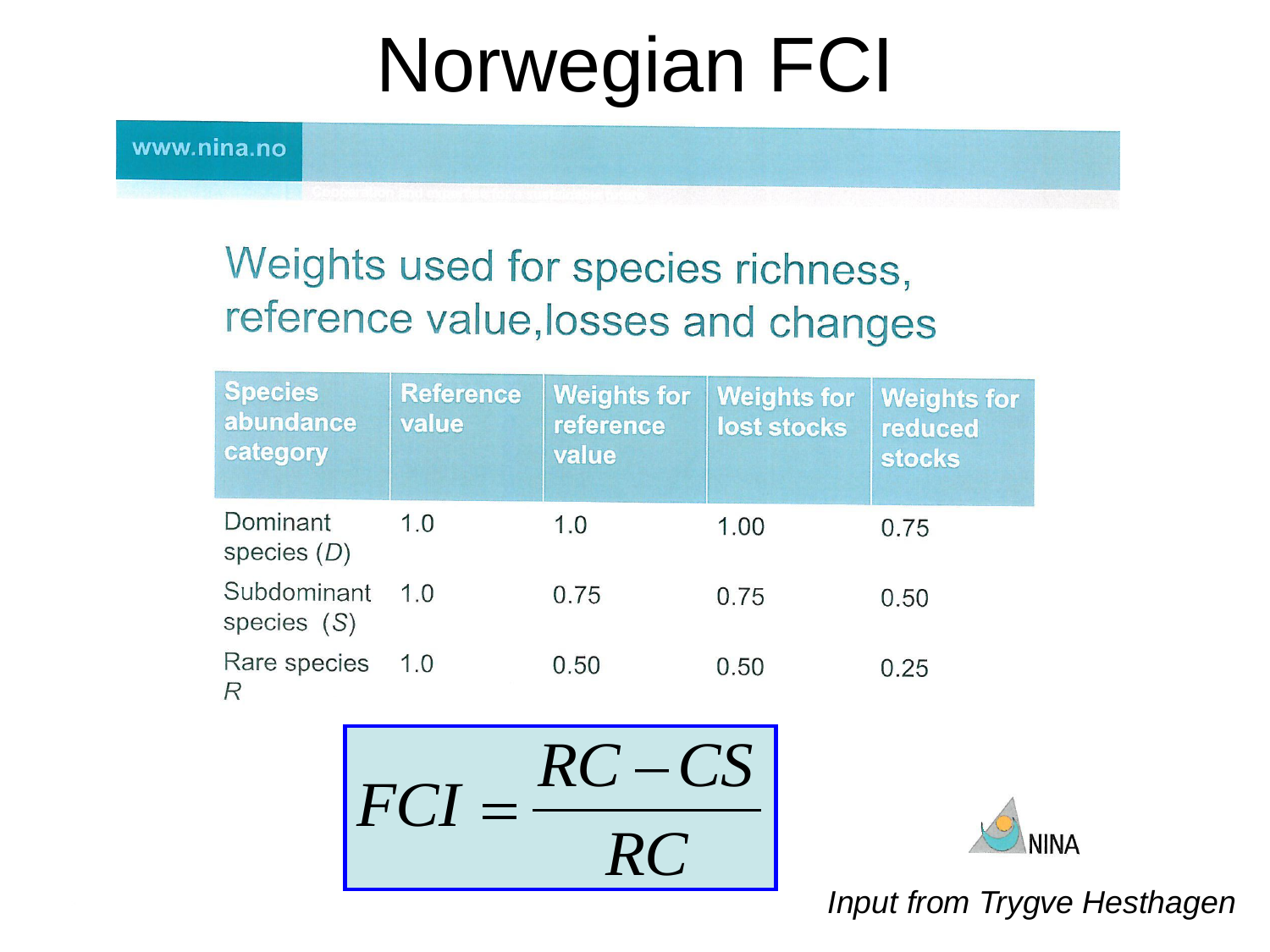# **Typology for fish in lakes** Irish (and partly UK) FIL2

- 1. Optimum cut-point for ALK was 67 with 36 of the 43 lakes being correctly classified into Low and High ALK
- 2. The optimum cut-point for depth was 17 with 35 of the 43 lakes being correctly classified into Shallow and Deep depth

| <b>Alkalinity</b> | mg/l CaCO3   Max Depth |                | (m)    |
|-------------------|------------------------|----------------|--------|
| Low               | $67$                   | <b>Shallow</b> | $<$ 17 |
| Low               | $67$                   | Deep           | >17    |
| <b>High</b>       | >67                    | <b>Shallow</b> | $<$ 17 |
| <b>High</b>       | >67                    | Deep           | >17    |

*Input from Fiona Kelly*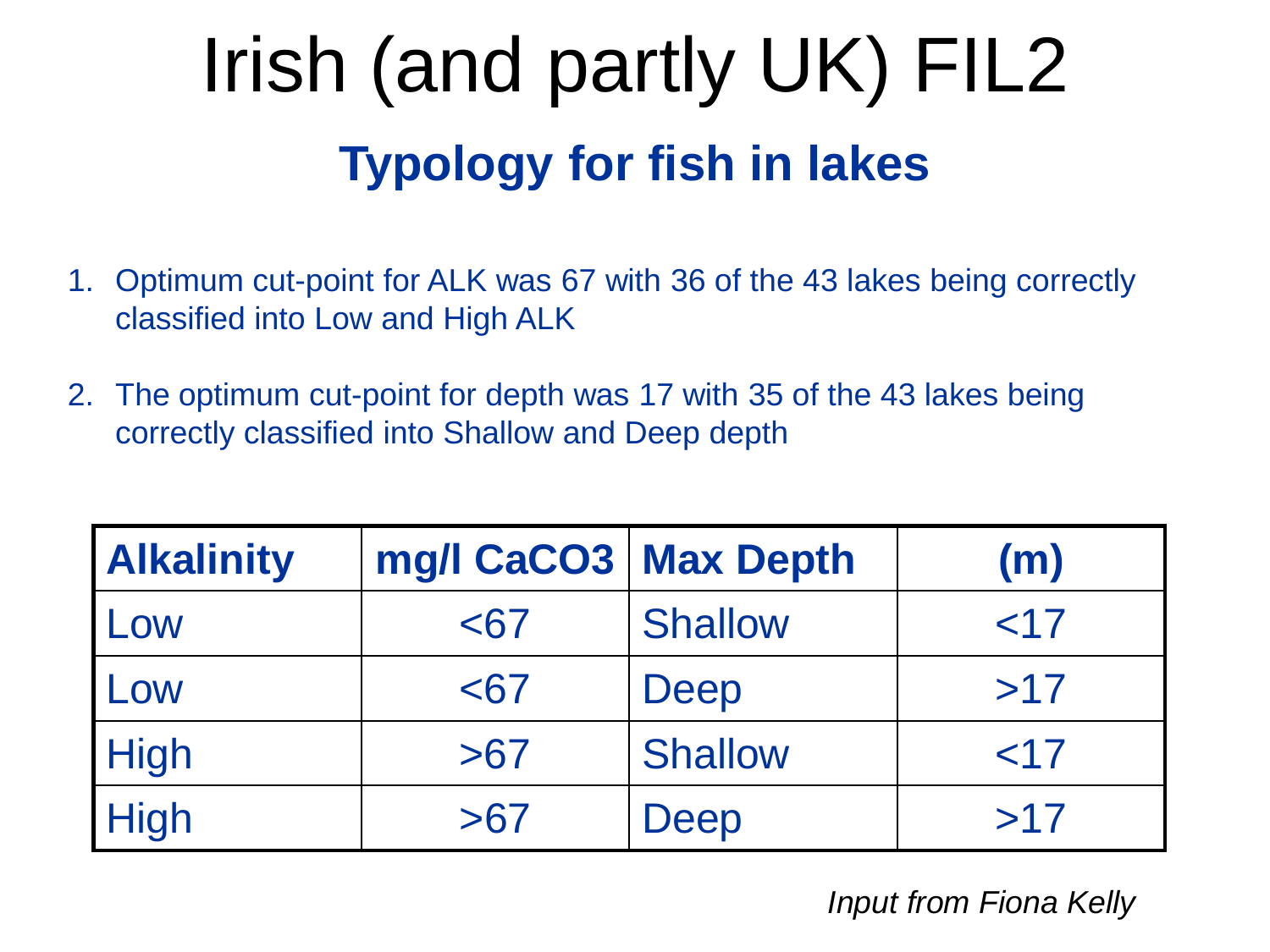# Irish (and partly UK) FIL2*Input from Fiona Kelly*

### **13 fish metrics used for the DA classification**

#### **CORE METRICS**

- TOT BPUE: Sum of mean biomass per unit effort (excl. eels and adult salmon)
- NAT\_BPUE: Sum of mean biomass per unit effort of native (group 1) fish species
- PERCH BIO: Mean perch biomass per unit effort

#### **OPTIMAL METRICS**

- RHEO\_BIO: % individuals (based on BPUE excl. eels & adult salmon) that are rheophilic
- SPE\_EVEN: Species evenness/dominance (1/D=1/(Nmax/Ntot) (Nmax= no. inds represented by the most abundant species, Ntot=total number of individuals in the sample (eels captured in fyke nets excluded) (Based on total number of fish captured)
- ROACH BPUE: Mean biomass per unit effort ((g) of fish per linear metre of net gill nets and fyke nets)
- BREAM % IND: % composition of bream based on CPUE (BREAM\_CPUE/TOTAL\_CPUE\*100)
- PHYT % BIO: % individuals (based on BPUE excl. eels and adult salmon) that are phytophilic
- 2 % BIO: % biomass of Group 2 species (based on BPUE excl. eels and adult salmon), inc hybrids
- CYP\_BIO: % biomass (based on BPUE excl. eels and adult salmon) of cyprinid species, inc hybrids
- RUDD\_%\_IND: % composition of rudd based on CPUE (RUDD\_CPUE/TOTAL\_CPUE\*100)
- MAX L\_DOM\_BIO: Maximun length of dominant species (based on BPUE excl. eels and adult salmon)
- LITH IND:  $\frac{1}{2}$  % individuals (based on CPUE excl. eels and adult salmon) that are lithophilic

#### (per linear metre of net used – gill nets and fykes)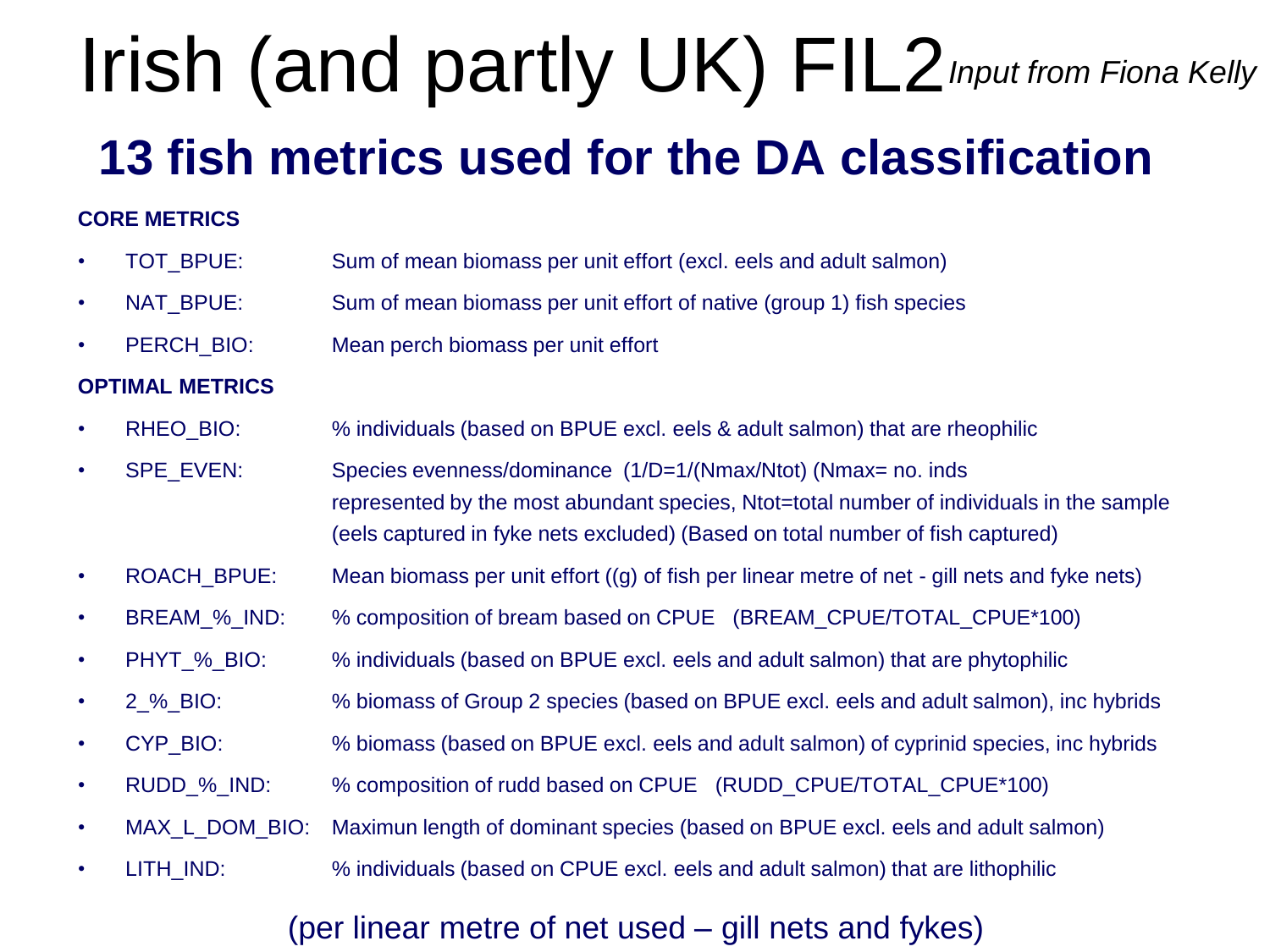## WISER Fish Abundance Metric for Lakes FAML

### **Reference values of metrics CPUE and BPUE, are estimated from lake characteristics, using a hindcasting model**



Natural Land Cover (% of catchment area)

*From WISER Deliverable 3.4-4 (provisional version)*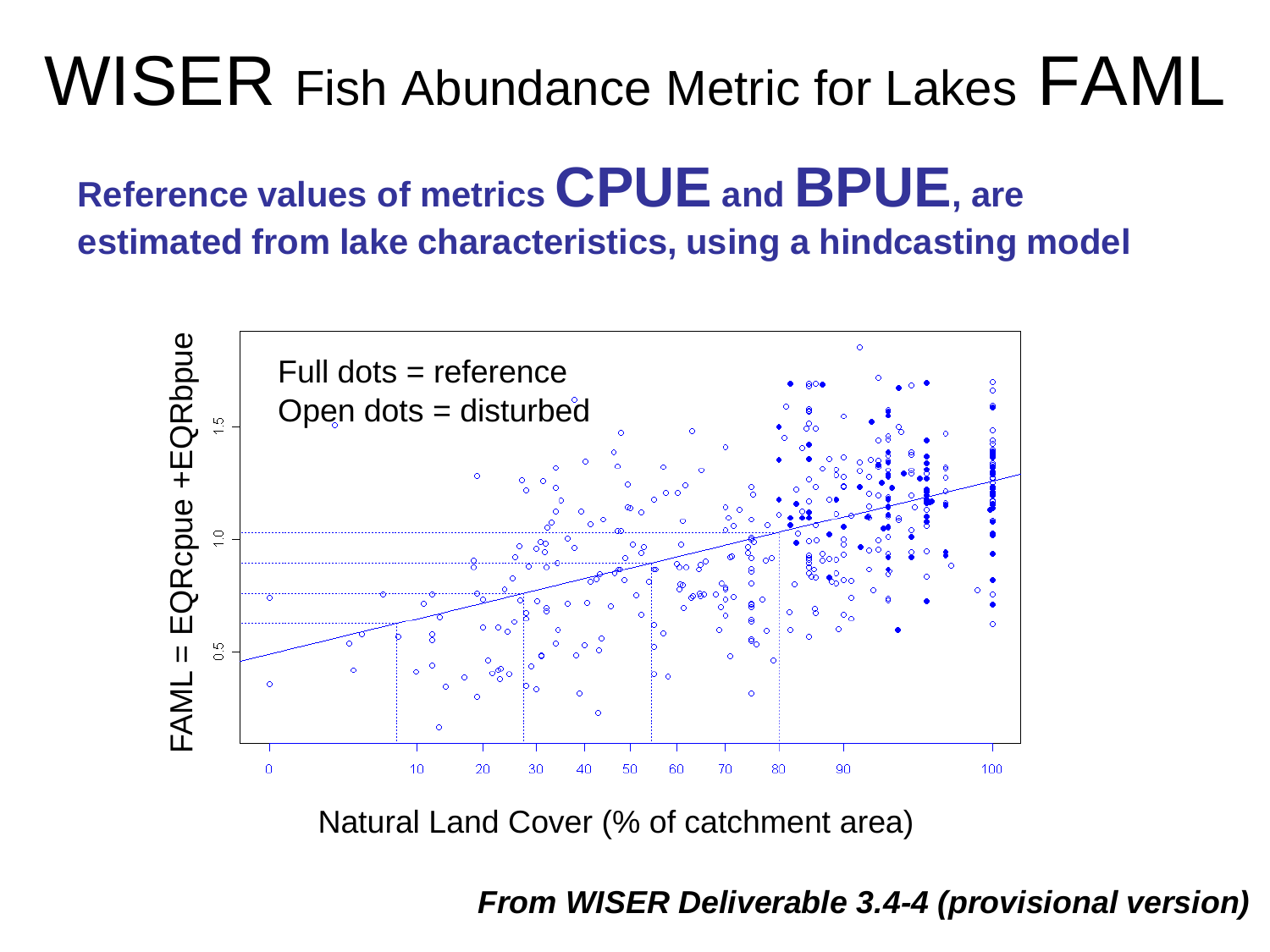# Common dataset 2011

**February 23:** Online access to the combined cross-GIG IC and WISER database

#### **Unique ID-codes for communication of aggregated data**

"**lake\_code\_europa**" – common denominator for lake characteristics and pressures "**id\_campaign**" - common denominator for fish sampling campaigns

|                 |                | Finland                | Ireland           |                |                      | Norway         | <b>ROI/NI</b>  |                   | Sweden         |                | refer-          |
|-----------------|----------------|------------------------|-------------------|----------------|----------------------|----------------|----------------|-------------------|----------------|----------------|-----------------|
| Finnish<br>lake | refer-         | refer-                 | refer-            | refer-         | refer-               | refer-         | refer-         | refer-            | refer-         | Sum            | ence_           |
| type            | <u>lence_M</u> | $enc$ <sub>e</sub> $-$ | ence              |                | $enc$ $e$            | ence_M         | $enc$ $e$      | ence              | $enc$ ence     |                | $MS =$          |
|                 | $S = 0$        |                        | $MS = 1$ $MS = 0$ | $MS = 1$       | $MS = 0$             | $S = 1$        |                | $MS = 0$ $MS = 0$ | $MS = 1$       |                | 1               |
|                 | $\Omega$       | $\overline{0}$         | 1                 | $\overline{0}$ | 1                    | $\Omega$       | $\overline{0}$ | 805               | 8              | 815            | 8               |
| 1               | 35             | 11                     | 20                | $\overline{0}$ | 27                   | 21             | $\overline{0}$ | 32                | 13             | 159            | 45              |
| 111             | $\overline{0}$ | $\mathbf 0$            | $\overline{0}$    | $\overline{0}$ | 17                   | 40             | $\overline{0}$ | $\overline{0}$    | $\overline{4}$ | 61             | 44              |
| $11_2$          | $\overline{0}$ | $\overline{0}$         | $\overline{0}$    | $\overline{0}$ | $\overline{4}$       | 3              | $\overline{0}$ | 6                 | 3              | 16             | 6               |
| $11_3$          | $\overline{0}$ | $\mathbf{0}$           | $\overline{0}$    | $\overline{0}$ | $\overline{0}$       | $\overline{0}$ | $\overline{0}$ | $\overline{0}$    | $\overline{2}$ | $\overline{2}$ | $\overline{2}$  |
| $11\_6$         | $\overline{0}$ | $\overline{0}$         | $\overline{0}$    | $\overline{0}$ | $\overline{0}$       | $\mathbf{1}$   | $\overline{0}$ | $\overline{2}$    | $\overline{0}$ | 3              | $\mathbf{1}$    |
| 11 <sub>7</sub> | $\overline{0}$ | $\overline{0}$         | $\overline{0}$    | $\overline{0}$ | $\overline{0}$       | $\overline{0}$ | $\overline{0}$ | 5                 | 1              | 6              | 1               |
| $11_8$          | $\overline{0}$ | $\overline{0}$         | $\overline{0}$    | $\overline{0}$ | $\overline{0}$       | $\overline{0}$ | $\overline{0}$ | $\overline{2}$    | 3              | 5              | 3               |
| $11_9$          | $\overline{0}$ | $\overline{0}$         | $\overline{0}$    | $\overline{0}$ | $\overline{0}$       | $\overline{0}$ | $\overline{0}$ | $\overline{1}$    | $\mathbf{1}$   | $\overline{2}$ | $\mathbf{1}$    |
| 12              | 9              | 1                      | 8                 | $\overline{0}$ | $\overline{1}$       | $\Omega$       | $\overline{0}$ | 5                 | $\overline{0}$ | 24             | 1               |
| $\overline{2}$  | 11             | 9                      | 21                | 3              | 24                   | 3              | $\overline{1}$ | 47                | 26             | 145            | 41              |
| 3               | $6\phantom{1}$ | 5                      | 3                 | $\overline{0}$ | $\blacktriangleleft$ | $\overline{0}$ | $\overline{2}$ | 11                | $\overline{0}$ | 28             | $5\overline{)}$ |
| 4               | $\overline{1}$ | $\mathbf{0}$           | $\overline{2}$    | $\overline{0}$ | $\overline{0}$       | $\overline{0}$ | $\overline{0}$ | $\overline{0}$    | 1              | 4              | 1               |
| 5               | $\overline{0}$ | 3                      | 1                 | $\overline{0}$ | $\overline{0}$       | $\overline{0}$ | $\overline{0}$ | $\Omega$          | $\overline{0}$ | 4              | $\overline{3}$  |
| 6               | 5              | 11                     | $\overline{4}$    | 1              | 12                   | $\overline{7}$ | $\overline{0}$ | 43                | 5              | 88             | 24              |
| $\overline{7}$  | $\overline{1}$ | 1                      | 10                | $\overline{0}$ | $\overline{0}$       | $\overline{0}$ | $\overline{0}$ | 9                 | $\overline{0}$ | 21             | 1               |
| 8               | $\overline{7}$ | $\overline{4}$         | 22                | $\overline{2}$ | $\overline{0}$       | $\Omega$       | $\overline{2}$ | 41                | 5              | 83             | 11              |
| 9               | $6\phantom{1}$ | $6\phantom{1}6$        | 9                 | 1              | $\overline{0}$       | $\Omega$       | $\overline{0}$ | 80                | $\overline{2}$ | 104            | 9               |
| Sum             | 81             | 51                     | 101               | $\overline{7}$ | 87                   | 75             | 5              | 1089              | 74             | 1570           | 207             |

Ref. sites (**common ref. cond. criteria**) are needed for benchmarking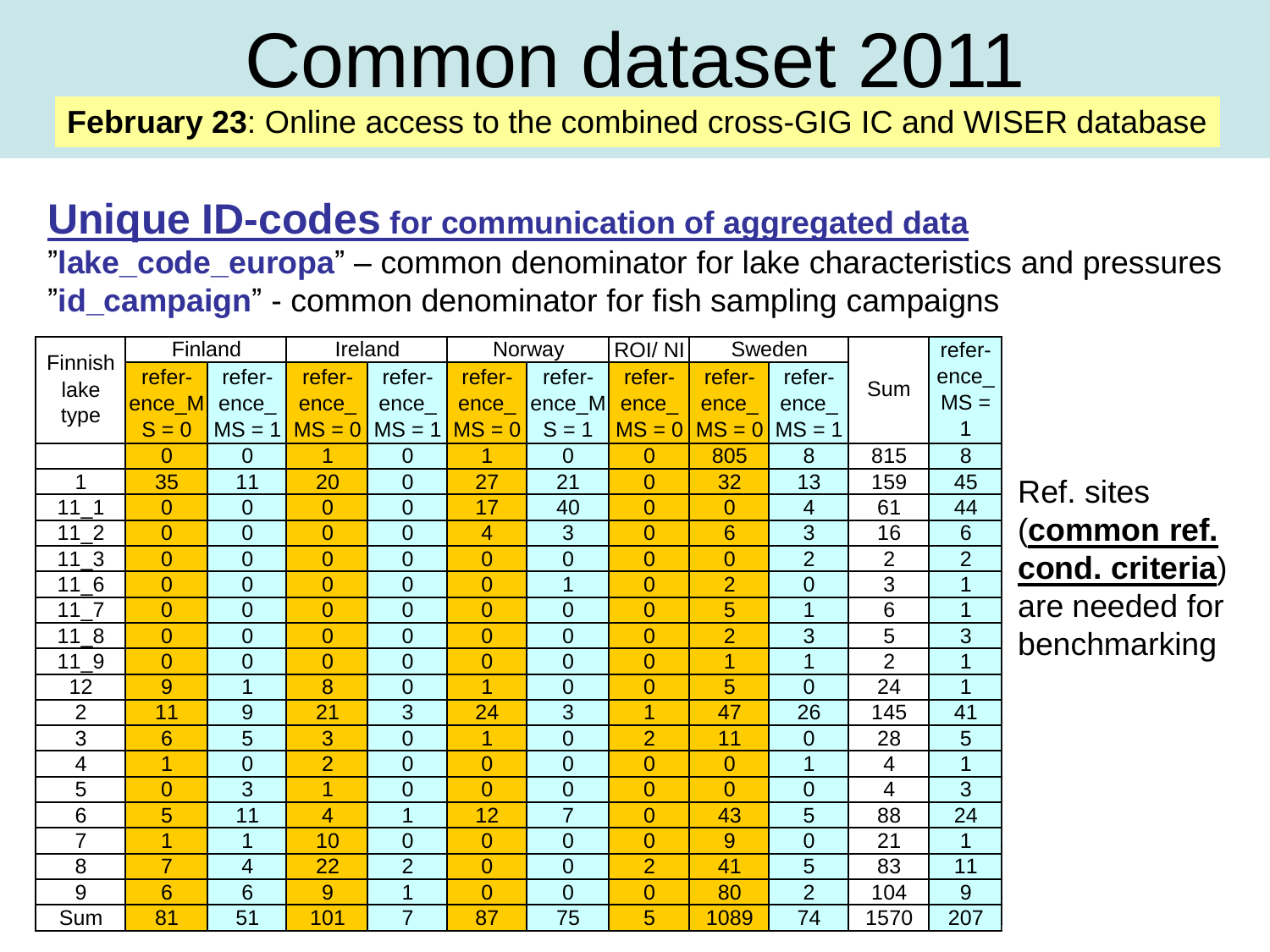### Common metric response to pressure



#### **Acidic and limed lakes excluded!**

"limed" if "bio &/or chemical manipulation" = Y and  $pH < 7.5$  and/or Total-P  $<$  20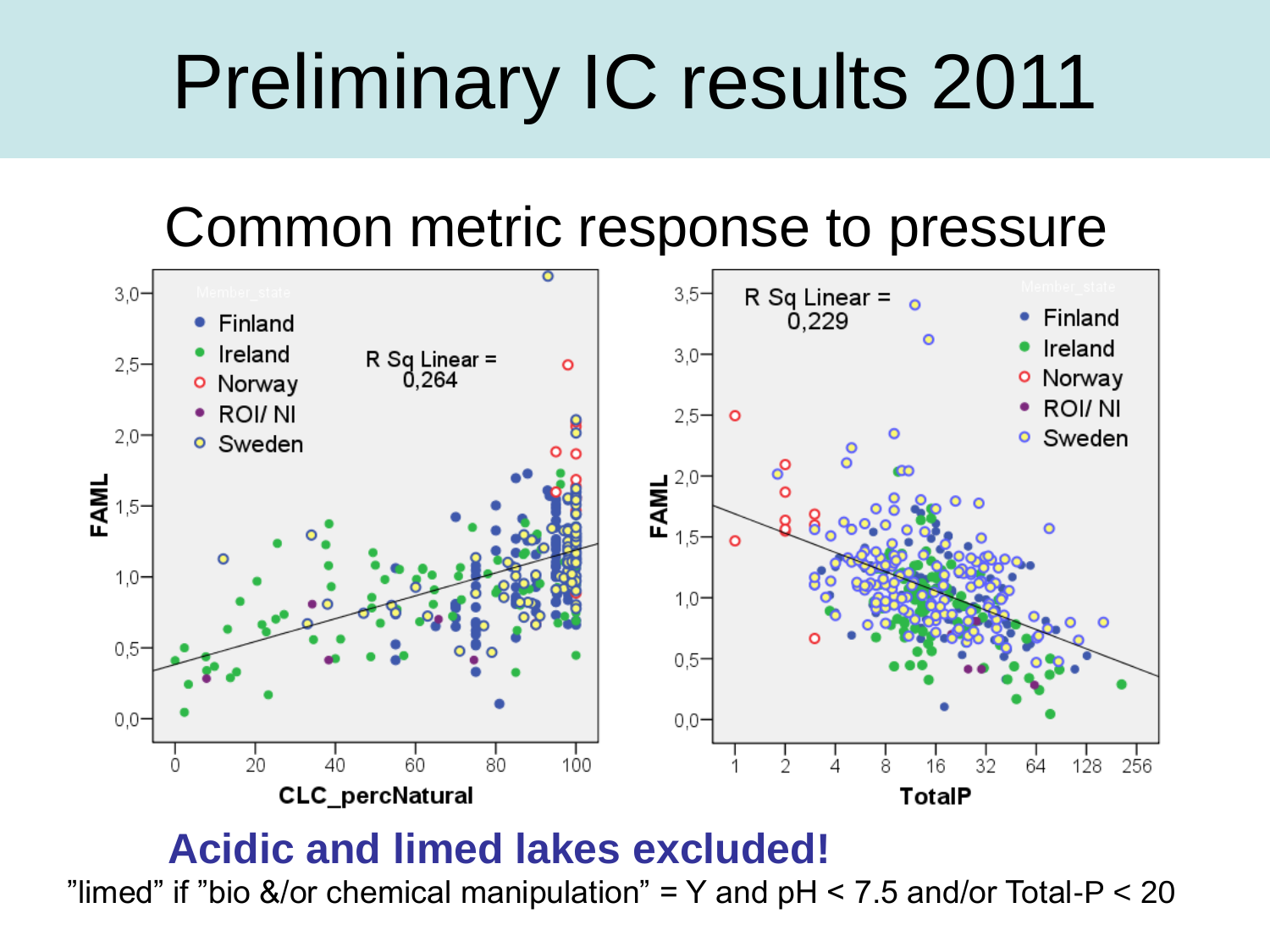Common metric and national method response to pressure **Acidic and limed lakes excluded!** 



|                 | Common metric & national<br>methods | CLC_perc<br><b>Natural</b> | TotalP  |
|-----------------|-------------------------------------|----------------------------|---------|
|                 | Pearson's r                         | 0.51                       | $-0.41$ |
| <b>FAML</b>     | P (2-tailed)                        | < 0.001                    | < 0.001 |
|                 |                                     | 289                        | 346     |
|                 | Pearson's r                         | 0.56                       | $-0.48$ |
| <b>EQR FIL2</b> | P (2-tailed)                        | < 0.001                    | < 0.001 |
|                 | N                                   | 95                         | 95      |
|                 | Pearson's r                         | 0.44                       | $-0.50$ |
| EQR4            | P (2-tailed)                        | < 0.001                    | < 0.001 |
|                 | N                                   | 365                        | 394     |
|                 | Pearson's r                         | 0.32                       | $-0.12$ |
| EQR8            | P (2-tailed)                        | < 0.001                    | 0.010   |
|                 | N                                   | 379                        | 453     |
|                 | Pearson's r                         | 0.15                       | $-0.37$ |
| <b>FCI</b>      | P (2-tailed)                        | <b>NS</b>                  | 0.043   |
|                 |                                     | 31                         | 31      |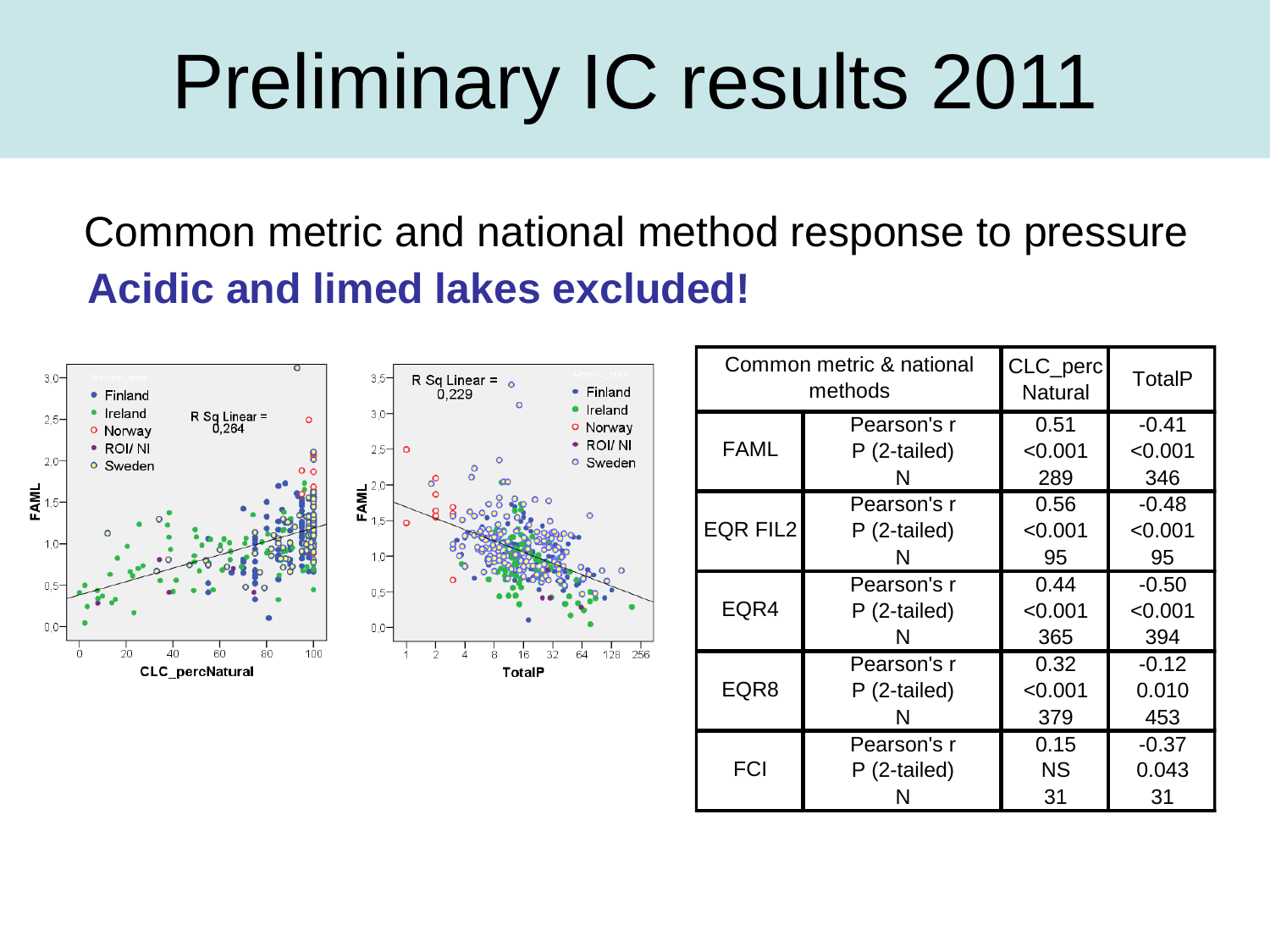#### Correlations with Common Metric FAML

| L-N-F<br>indices | All MS &<br>Types<br>$(N=994)$ |     | FI lakes<br>$(N=97)$ |           | <b>IE</b> lakes<br>NO lakes<br>$(N=29)$<br>$(N=110)$ |                 |       | <b>SE lakes</b><br>$(N=753)$ |         | FI type 1<br>$(N=98)$ |      | FI type 2<br>$(N=108)$ |                  | Non acid or<br>limed $(N=702)$ |       |     |
|------------------|--------------------------------|-----|----------------------|-----------|------------------------------------------------------|-----------------|-------|------------------------------|---------|-----------------------|------|------------------------|------------------|--------------------------------|-------|-----|
|                  | P's r                          | N   | P's <sub>1</sub>     | N         | P's                                                  | N               | P's r | N                            | P's     | N                     | P's  | N                      | P's <sub>1</sub> | N                              | P's r | N   |
| EQR FIL2         | 0.51                           | 113 |                      |           | 0.47                                                 | 108             |       | $\overline{0}$               |         | 0                     | 0.53 |                        | 0.52             | 25                             | 0.55  | 97  |
| EQR8             | $-0.00$                        | 994 | 0.24                 | 97        | $-0.35$                                              | 10 <sub>1</sub> | 0.09  | 29                           | $-0.29$ | 753                   | 0.06 | 98                     | 0.24             | 108                            | 0.09  | 610 |
| EQR4             | 0.27                           | 553 | 0.67                 | 97        | 0.24                                                 |                 | 0.14  | 29                           | 0.06    | 31                    | 0.57 | 98                     | 0.65             | 108                            | 0.49  | 321 |
| <b>FCI</b>       | $-0.35$                        | 71  | $-0.12$              | <b>14</b> |                                                      | 0               |       | $\overline{0}$               | $-0.40$ | 57                    | 0.06 |                        | $-0.05$          |                                | 0.10  | 25  |

Acceptable (Pearson's r>=0.5) = **Pass IC Feasibility check 2** 

Significant (P< 0.001, 2-tailed)

Significant (P< 0.05, 2-tailed)

Not significant (P>=0.05)

No possible comparisons

#### **Correlation between national methods: Pearson's r (N)**

|         | EQR4     | EQR8        | FCI                |  |
|---------|----------|-------------|--------------------|--|
| EQRFIL2 | 0.56(97) | $-0.18(97)$ | ---                |  |
| EQR4    |          |             | <b>A37</b>         |  |
| EQR8    |          |             | <b>437</b><br>0.00 |  |

Compared to  $r = 0.40$ , when using 391 lakes in the pilot study data

### **Acidic and limed lakes excluded!**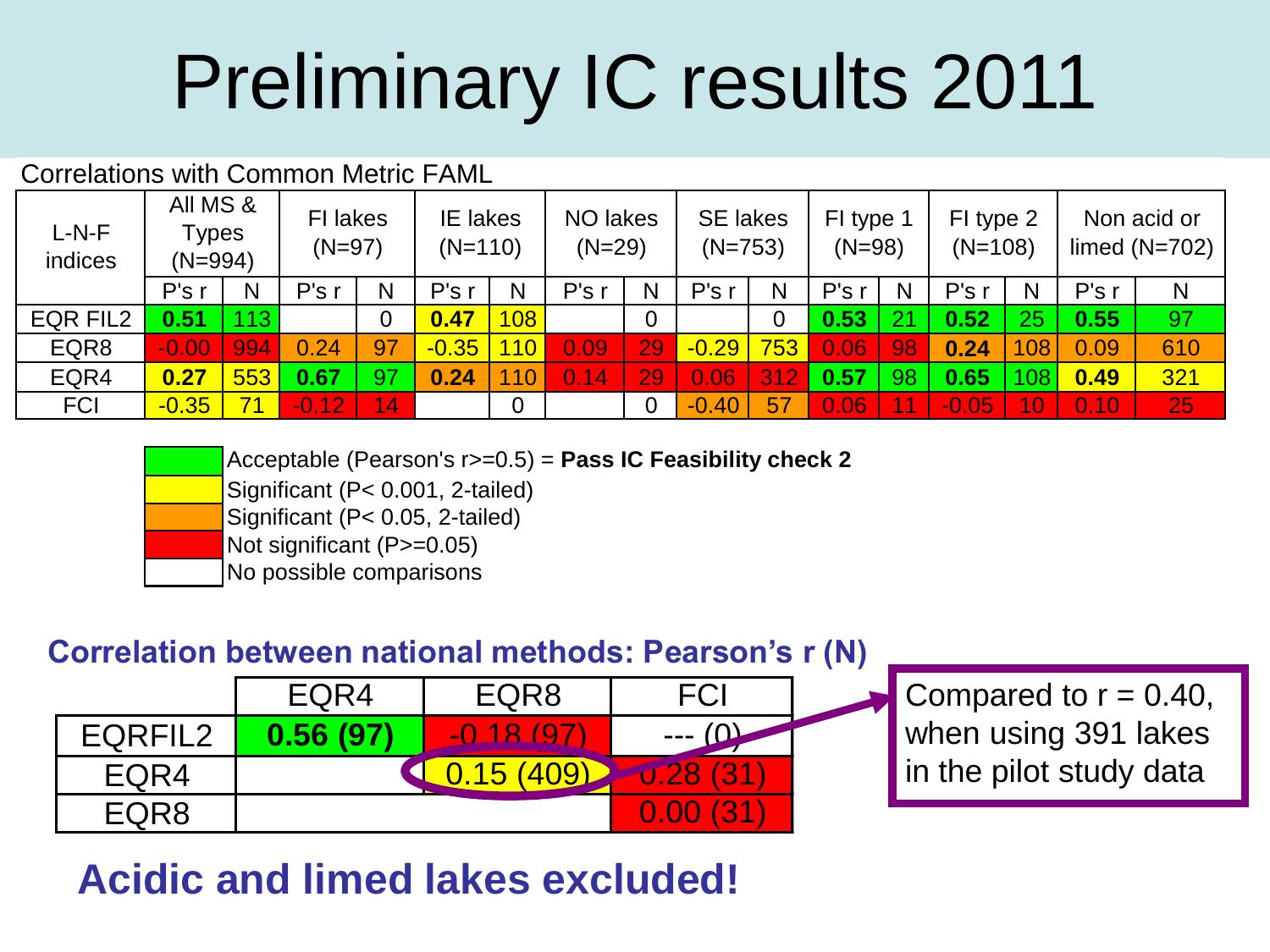**Reasons for lowered agreement between EQR4 and EQR8?**

- Method-specific data templates versus common dataset?
- More errors in the common dataset?
- Mean values within lakes instead of latest sample?
- Other reasons?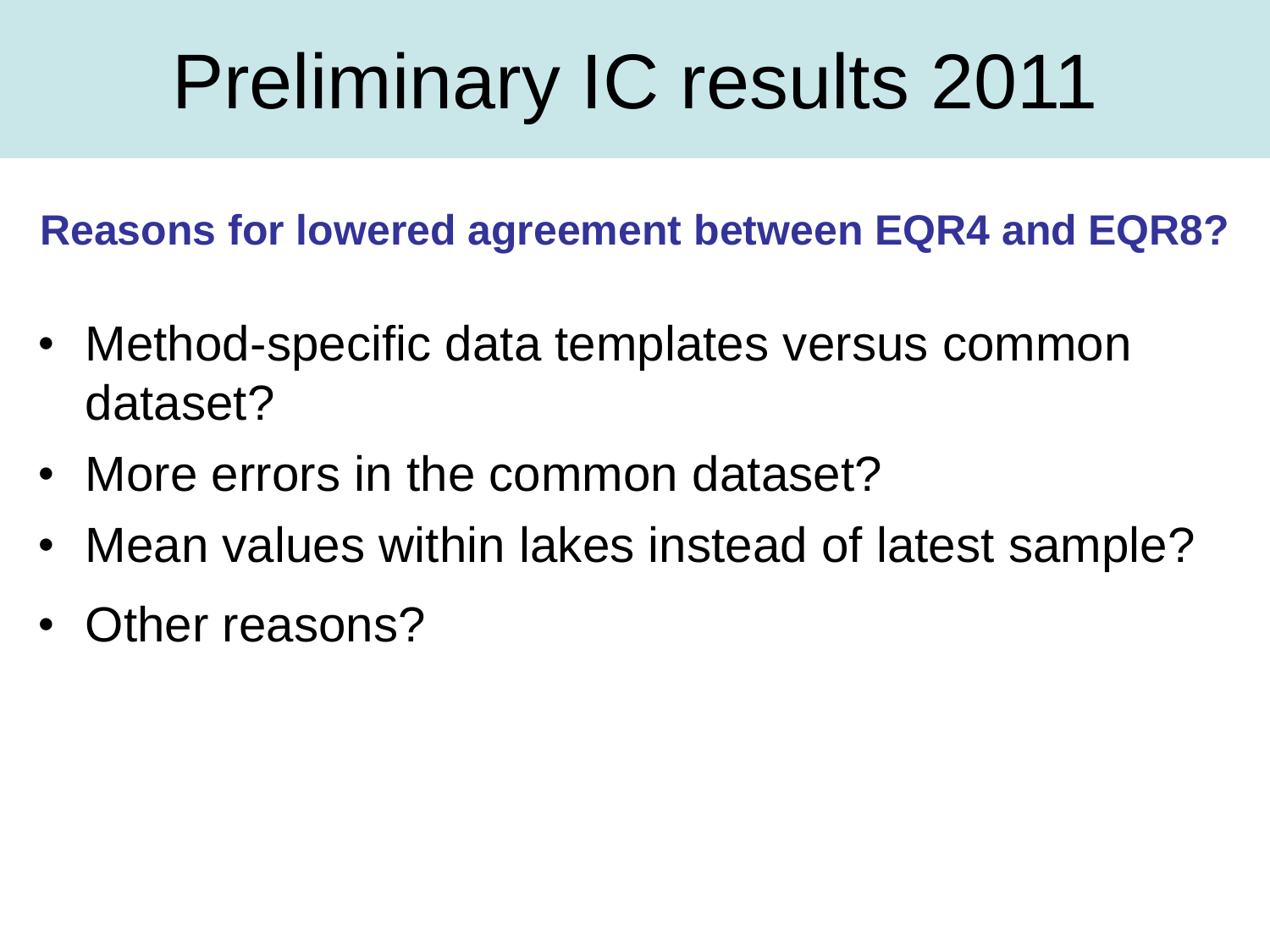| Number of lakes with calculated metrics and indices               |                      |                |                              |                              |                                          |                               |                       |                                         |                                        |                                           |                                         |  |
|-------------------------------------------------------------------|----------------------|----------------|------------------------------|------------------------------|------------------------------------------|-------------------------------|-----------------------|-----------------------------------------|----------------------------------------|-------------------------------------------|-----------------------------------------|--|
| <b>Mean of metrics</b><br>Mean (& SD) of Indices (N=1575) (N=132) | All lakes   FI lakes |                | <b>IE</b> lakes<br>$(N=111)$ | <b>NO lakes</b><br>$(N=164)$ | <b>ROI/NI</b><br><b>lakes</b><br>$(N=5)$ | <b>SE lakes</b><br>$(N=1163)$ | Ref.IC=1<br>$(N=181)$ | <b>FI</b> lakes<br>Ref.IC=1<br>$(N=39)$ | <b>IE lakes</b><br>Ref.IC=1<br>$(N=7)$ | <b>NO lakes</b><br>$Ref.IC=1$<br>$(N=63)$ | <b>SE lakes</b><br>Ref.IC=1<br>$(N=72)$ |  |
| EQRCPUE_FAML                                                      | 994                  | 97             | 110                          | 29                           | 5                                        | 753                           | 112                   | 34                                      | $\overline{7}$                         | 13                                        | 58                                      |  |
| <b>EQRBPUE FAML</b>                                               | 994                  | 97             | 110                          | 29                           | 5                                        | 753                           | 112                   | 34                                      | $\overline{7}$                         | 13                                        | 58                                      |  |
| <b>FAML</b>                                                       | 994                  | 97             | 110                          | 29                           | 5                                        | 753                           | 112                   | 34                                      | $\overline{7}$                         | 13                                        | 58                                      |  |
| FAML_sd                                                           | 288                  | $\overline{0}$ | 7 <sup>1</sup>               | 20                           | $\mathbf{1}$                             | 260                           | 49                    | $\mathbf{0}$                            | 1.                                     | 9                                         | 39                                      |  |
| <b>EQRFIL2</b>                                                    | 114                  | $\overline{0}$ | 109                          | $\overline{0}$               | 5                                        | $\overline{0}$                | $\overline{7}$        | $\mathbf{0}$                            | $\overline{7}$                         | $\overline{0}$                            | $\overline{0}$                          |  |
| EQRFIL2_sd                                                        | 8                    | $\overline{0}$ | $\overline{7}$               | $\overline{0}$               | 1                                        | $\overline{0}$                |                       | $\overline{0}$                          | 1                                      | $\overline{0}$                            | $\overline{0}$                          |  |
| <b>BPUE_EQR</b>                                                   | 760                  | 132            | 110                          | 163                          | 5                                        | 350                           | 173                   | 39                                      | $\overline{7}$                         | 63                                        | 64                                      |  |
| NPUE_EQR                                                          | 760                  | 132            | 110                          | 163                          | 5                                        | 350                           | 173                   | 39                                      | $\overline{7}$                         | 63                                        | 64                                      |  |
| Cyprinid_EQR                                                      | 469                  | 115            | 51                           | 14                           | 4                                        | 285                           | 93                    | 34                                      | 0                                      | $\overline{7}$                            | 52                                      |  |
| Indicators EQR                                                    | 760                  | 132            | 110                          | 163                          | 5                                        | 350                           | 173                   | 39                                      | $\overline{7}$                         | 63                                        | 64                                      |  |
| EQR 4                                                             | 760                  | 132            | 110                          | 163                          | 5                                        | 350                           | 173                   | 39                                      | $\overline{7}$                         | 63                                        | 64                                      |  |
| EQR_4_sd                                                          | 222                  | $\overline{0}$ | $\overline{7}$               | 48                           | $\mathbf 1$                              | 166                           | 61                    | $\overline{0}$                          | 1.                                     | 21                                        | 39                                      |  |
| Pniart                                                            | 1558                 | 132            | 110                          | 154                          | $\mathbf 0$                              | 1162                          | 178                   | 39                                      | $\overline{7}$                         | 60                                        | 72                                      |  |
| PSDn                                                              | 1534                 | 132            | 110                          | 140                          | 5                                        | 1147                          | 178                   | 39                                      | $\overline{7}$                         | 60                                        | 72                                      |  |
| <b>PSDw</b>                                                       | 1534                 | 132            | 110                          | 140                          | 5                                        | 1147                          | 178                   | 39                                      | $\overline{7}$                         | 60                                        | 72                                      |  |
| PlgWiart                                                          | 1562                 | 132            | 110                          | 154                          | 5                                        | 1161                          | 177                   | 39                                      | $\overline{7}$                         | 60                                        | 71                                      |  |
| PlgNiind                                                          | 1562                 | 132            | 110                          | 154                          | 5                                        | 1161                          | 177                   | 39                                      | $\overline{7}$                         | 60                                        | 71                                      |  |
| PlgMeanW                                                          | 1534                 | 132            | 110                          | 140                          | 5                                        | 1147                          | 178                   | 39                                      | $\overline{7}$                         | 60                                        | 72                                      |  |
| Pandpis                                                           | 1152                 | $\overline{0}$ | $\overline{0}$               | 70                           | $\overline{0}$                           | 1082                          | 89                    | 0                                       | 0                                      | 28                                        | 61                                      |  |
| PlgAbCyW                                                          | 1093                 | 118            | $\mathbf 0$                  | 17                           | $\mathbf 0$                              | 958                           | 107                   | 35                                      | 0                                      | 11                                        | 61                                      |  |
| EQR8                                                              | 1563                 | 132            | 110                          | 154                          | 5                                        | 1162                          | 178                   | 39                                      | $\overline{7}$                         | 60                                        | 72                                      |  |
| EQR8_sd                                                           | 332                  | $\overline{0}$ | $\overline{7}$               | 47                           | $\mathbf{1}$                             | 277                           | 61                    | $\overline{0}$                          | 1                                      | 21                                        | 39                                      |  |
| <b>FCI</b>                                                        | 122                  | 17             | $\overline{0}$               | 48                           | $\overline{0}$                           | 57                            | 23                    | 6                                       | $\overline{0}$                         | 15                                        | $\overline{2}$                          |  |
| Valid N (listwise)                                                | 0                    | $\overline{0}$ | $\mathbf 0$                  | 0                            | $\overline{0}$                           | $\overline{0}$                | $\pmb{0}$             | 0                                       | 0                                      | $\mathbf 0$                               | 0                                       |  |